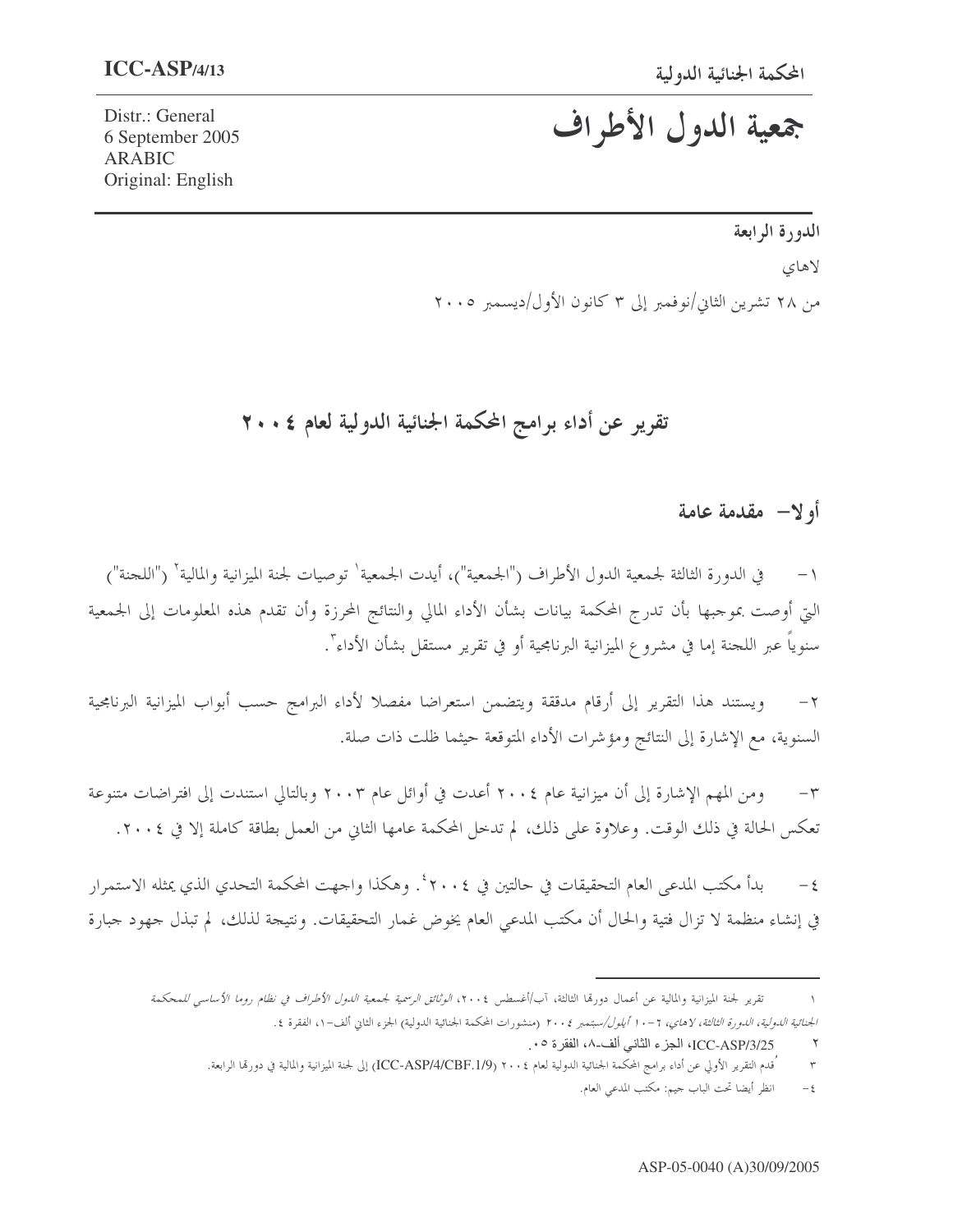في التحقيقات ودعم التحريات فحسب، بل بذلت أيضا في إبرام اتفاقات أساسية، وإعداد وثائق قانونية، ومواصلة تطوير الهياكل التنظيمية، ووضع السياسات الرئيسية، وتحديد عمليات التشغيل الملائمة وتطوير عملية تصميم وتنفيذ النظم الحيوية.

ولقد كان تعيين الموظفين أساسيا لكي تستمر هذه الأنشطة جميعها. ففي عام ٢٠٠٤، عيّنت المحكمة ٢٠٢ من  $-\circ$ الموظفين بعقود محددة المدة (١٥٧ في وظائف ثابتة و٤٥ في إطار الأموال المخصصة للمساعدة المؤقتة العامة)، و١٠٧ موظفين بعقود قصيرة المدة، و٢٩ خبيرا استشارياً و٢٣ متعاقداً فردياً. واستخدمت المحكمة أيضا ١٣٤ متدرباً و١١ زائرا من الفئة الفنية.

|                           | الميزانية المعتمدة لسنة | النفقات | الرصيد غير المثقل             | معدل التنفيذ     |
|---------------------------|-------------------------|---------|-------------------------------|------------------|
|                           | $Y \cdot Y$             |         |                               | بالنسبة المئوية  |
| البرنامج الرئيسي الأول    | $0 Y \wedge Y$          | 2092    | $\lambda$ $\lambda$ $\lambda$ | Y9, 5            |
| الهبئة القضائية           |                         |         |                               |                  |
| البرنامج الرئيسي الثاني   | 12.51                   | $Y$ 999 | 7.57                          | $\circ \vee$ , . |
| مكتب المدعى العام         |                         |         |                               |                  |
| البرنامج الرئيسي الثالث   | $Y \cdot 70.$           | YA 9VT  | Y Y Y                         | 95,0             |
| قلم المحكمة               |                         |         |                               |                  |
| البرامج الرئيسي الرابع    | 5099                    | 1955    | 707                           | $Y \xi, \Lambda$ |
| أمانة جمعية الدول الأطراف |                         |         |                               |                  |
| المجوع بالنسبة للمحكمة    | 04.41                   | ET EAG  | ۲۳ ۹ ب                        | $\lambda$ 1, 9   |

الجدول ١ – أداء الميزانية لسنة ٤ . ٢٠ : موجز بحسب البرنامج الرئيسي (بآلاف اليورو)

#### ثانيا— أجهزة المكمة

#### ألف– هيئة الرئاسة

٦– واصلت المحكمة الاضطلاع بمهامها الإدارية والقضائية والمتصلة بعلاقاقما الخارجية. وفي ضوء حجم أعمالها في إطار تلك المسؤوليات، عيّنت هيئة الرئاسة موظفا للشؤون الإدارية برتبة ف-٣، مستخدمة في ذلك الأموال المخصصة للمساعدة المؤقتة العامة، وموظفا للشؤون القانونية برتبة ف-٣، وتقوم هيئة الرئاسة في نطاق الاضطلاع بواجبالها بما يلي: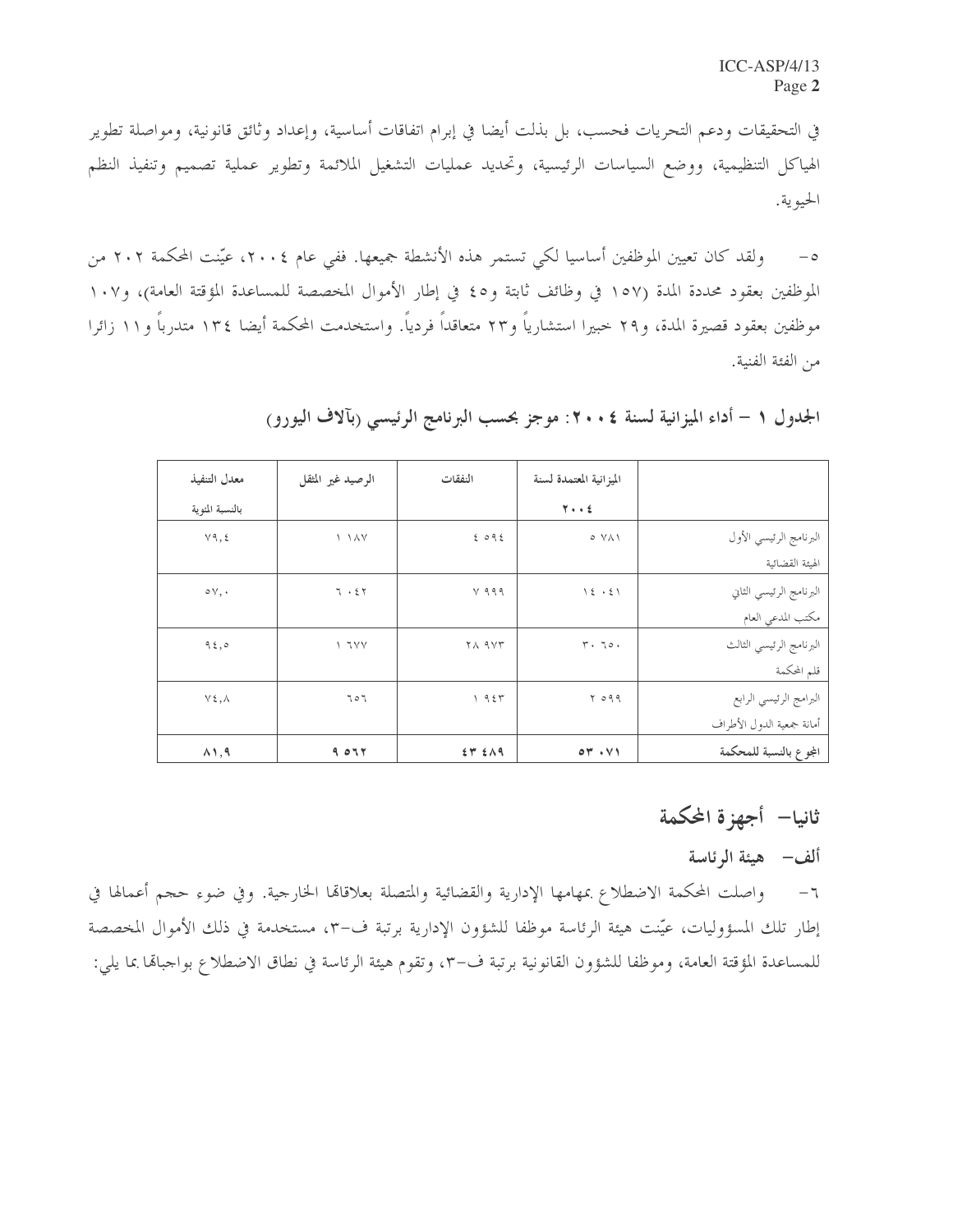لمهام الإدارية

- واصلت الإشراف على وضع لهج مشترك بين الأحهزة في معالجة القضايا التي تحظى باهتمام متبادل وأولى اهتمام حاص لموضوع علاقات العمل الفعّالة داخل المحكمة. وزاد مجلس التنسيق، المؤلف من الرئيس والمدعى العام والمسجل، من عدد احتماعاته في ٢٠٠٤. وأنشأ لجنة توجيهية معنية بالميزانية بغية تيسير عملية الإعداد السليم والفعّال والشفاف لميزانية سنة ٢٠٠٦ وفريق لمشروع التخطيط الاستراتيجي لوضع خطة استراتيجية للمحكمة.
- عقدت احتماعات أسبوعية مع المسحل بشأن القضايا الإدارية وأشرفت على تقديم قلم المحكمة للخدمات الادارية.
- واصلت مساهمتها في التعليمات الإدارية. وأنشئ فريق عامل مشترك بين الأجهزة معنى بالتعليمات الإدارية بهدف تيسير إصدار هذه التعليمات. وفرغت هيئة الرئاسة أيضا من إعداد أمرين توجيهيين رئاسيين في ٢٠٠٤، أحدهما بشأن النظام الإداري للموظفين والآخر بشأن المبادئ التوجيهية لإنشاء الصناديق الاستئمانية التابعة للمحكمة.

المهام القضائية

- قررت أن يكون جميع قضاة كل من الشعبة التمهيدية وشعبة الاستئناف حاضرين في المحكمة على أساس التفرغ حتى تكون المحكمة على استعداد تام لتلقى أولى قضاياها. وبحلول آذار/مارس٤ ٢٠٠٤، كان جميع قضاة هاتين الشعبتين حاضرين في المحكمة. واستنادا إلى افتراضات المحكمة، تم توقَّع أن يكون قضاة الشعبة الابتدائية حاضرين في المحكمة على أساس التفرغ أيضا. وفي غياب الإجراءات، رأت هيئة الرئاسة عدم لزوم حضور جميع قضاة الشعبة الابتدائية إلى لاهاي على أساس التفرغ. ولذلك أعيد تخصيص جزء من الأموال التي لم تستعمل في صرف مرتبات العمل على أساس التفرغ لتمويل سفر القضاة لحضور الجلسات العامة في مقر المحكمة.
- نظمت جلستين عامتين في آذار /مارس وأيار /مايو خُصصتا في المقام الأول لصياغة واعتماد لائحة المحكمة.
- أنشأت ثلاث دوائر تمهيدية داخل الشعبة التمهيدية. وعقب إحالتين من دولتين طرفين في المحكمة، أسندت المحكمة الحالة في جمهورية الكونغو الديمقراطية إلى الدائرة التمهيدية الأولى والحالة في أوغندا إلى الدائرة التمهيدية الثانية.
- أطلعت جميع القضاة بانتظام على القضايا التي قممهم في الجلسات العامة وأثناء الفترات الفاصلة ما بينها من خلال الاجتماعات أو الرسائل الإخبارية.
	- أنشأت فريقا عاملا لصياغة مدونة لآداب مهنة القضاء.
- بعثت برسائل من الرئيس إلى الدول الأطراف للاستفسار عما إذا كانت هذه الدول توافق على إدراجها في قائمة بالجهات الراغبة في قبول الأشخاص الذين تحكم عليهم المحكمة بالسجن لمدة معينة.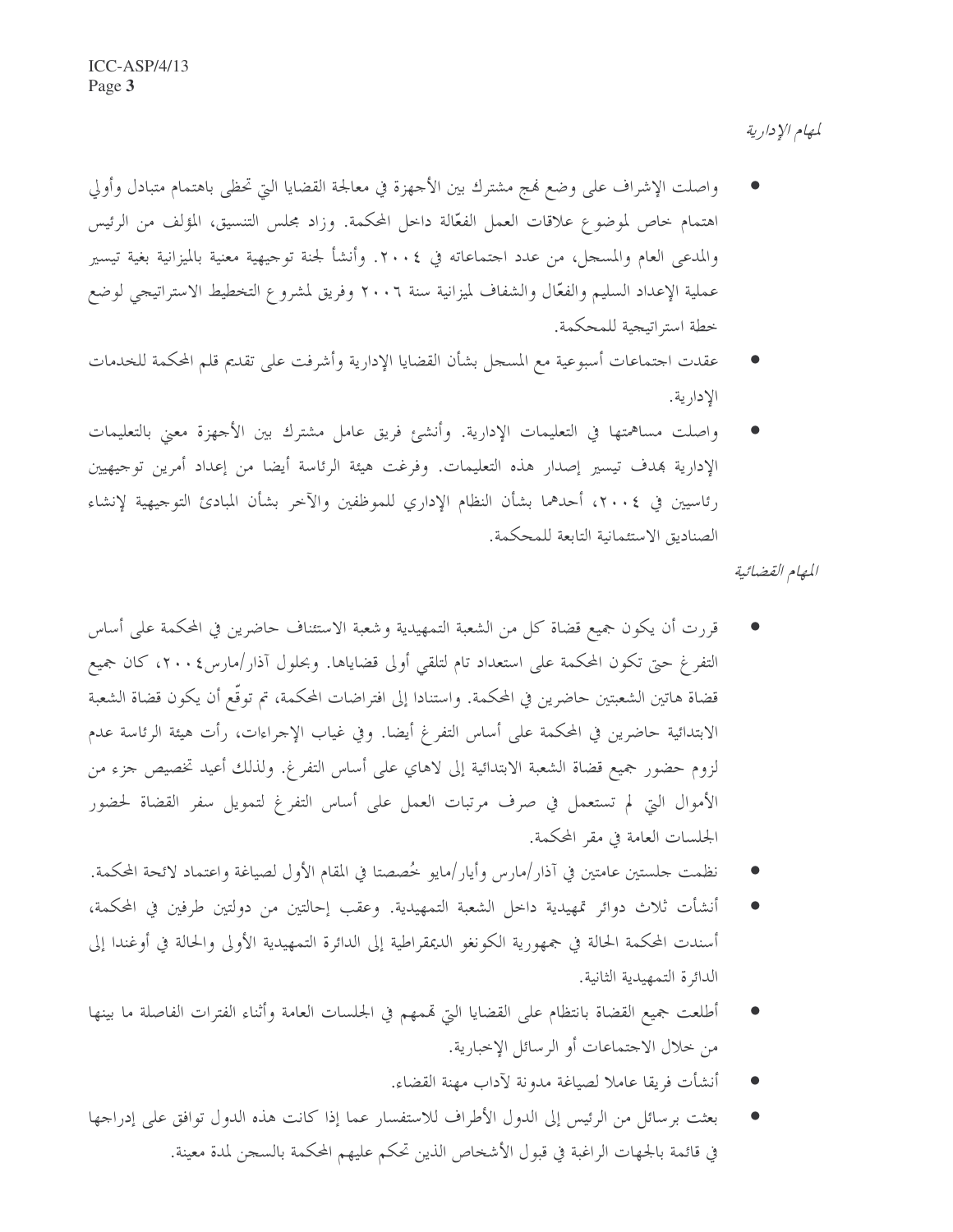أعدت مشروع مدونة لقواعد السلوك المهني للمحامين على أساس مقترح قدمه المسجل وبعد التشاور مع المدعى العام. ثم قَدم مشروع المدونة إلى جمعية الدول الأطراف لكي تعتمده.

العلاقات الخارجية

من الأهداف الرئيسية لهيئة الرئاسة في مجال العلاقات الخارجية تعزيز إدراك الجمهور لدور المحكمة على الساحة الدولية. وقد قام الرئيس بدور رائد في هذا الصدد من حلال ما يلي:

- عقد احتماعات منتظمة مع رؤساء الدول ورؤساء الحكومات والوزراء وكبار المسؤولين وممثلي الدول والمنظمات الدولية والإقليمية والمنظمات غير الحكومية وأعضاء المحتمع الأكاديمي. كما ألقى كلمات أمام جماهير مختلفة في المؤتمرات والاجتماعات الأخرى في لاهاي وفي سائر أنحاء العالم وأجرى مقابلات عديدة مع وسائط الإعلام.
- المشاركة مع المدعى العام والمسجل ومدير أمانة جمعية الدول الأطراف (الجمعية)، في حلستين إعلاميتين للسلك الدبلوماسي (إحداها في لاهاي والأخرى في بروكسل) وفي الدورة الثالثة للجمعية في لاهاي.
- تنسيق المفاوضات التي جرت باسم المحكمة مع الأمم المتحدة فيما يتعلق باعتماد اتفاق العلاقة بين المؤسستين وإبرام الاتفاق مع الأمين العام بعد اعتماده من قبل جمعية الدول الأطراف والجمعية العامة للأمم المتحدة.

#### الدو ائر باء–

تنظر الدوائر داخل كل شعبة في الحالات المسندة إليها. وبينما أسندت حالتان إلى الدائرتين التمهيديتين، لم تكن  $-\vee$ هناك أي إجراءات في ٢٠٠٤. وواصلت الدوائر تعيين موظفي الدعم للقضاة. وقام القضاة في الاضطلاع بمهامهم بما يلي:

- انتخاب القاضيين رئيسي الدائرتين التمهيديتين الأولى والثانية وكذا رئيس الشعبة التمهيدية.
- اعتماد لائحة المحكمة. وتشمل هذه اللائحة المعدة لتنظيم العمل اليومي للمحكمة طائفة واسعة من القضايا بما فيها تكوين وإدارة المحكمة، والإجراءات المعروضة على المحكمة وقضايا الدفاع والمساعدة القانونية، ومشاركة وتعويض الضحايا، ومسائل الاحتجاز، والتعاون والإنفاذ، والعزل والمسائل التأديبية. وتشكل اللائحة أيضا إطارا لصياغة مدونة لآداب مهنة القضاء وإنشاء لجنة استشارية معنية بالنصوص القانونية. ووفقًا للمادة ٥٢ من نظام روما الأساسي، حرى التشاور مع المدعى العام والمسجل عند إعداد هذه اللائحة. وقد عممت اللائحة على الدول الأطراف من أجل التعليق عليها وظلت سارية لعدم اعتراض أي دولة طرف عليها.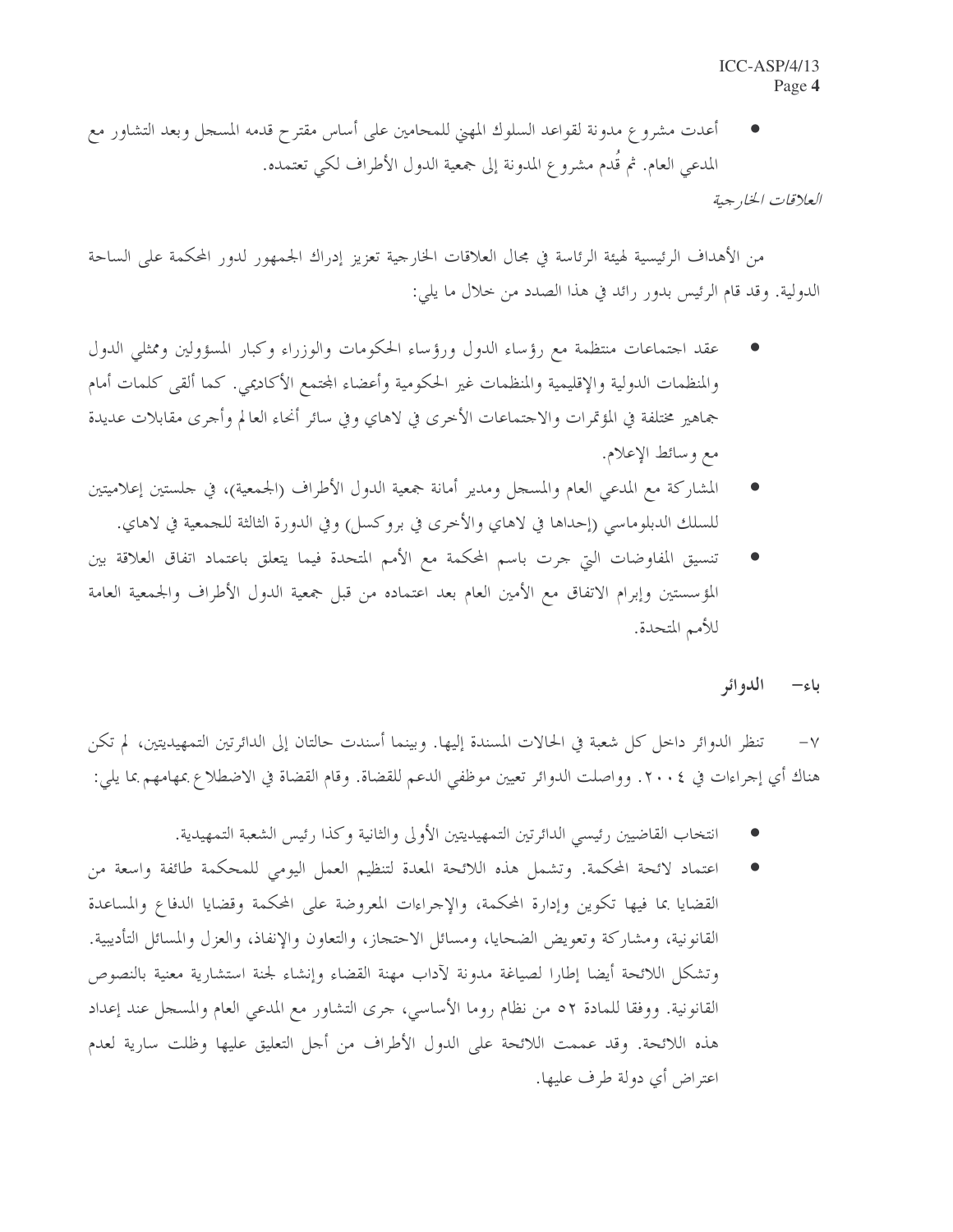- المشاركة في الأفرقة العاملة التي أنشأهما هيئة الرئاسة للنظر في قضايا معينة من المقرر إدراجها في اللائحة وتقتضي اهتماما وبحثا بشكل حاص.
- مناقشة القضايا التي تحظى باهتمام مشترك حلال الجلستين العامتين والمشاركة في حلسات العمل بشأن الخصائص الهامة للنظام الأساسي. في الجلستين العامتين، عقد القضاة احتماعات مع المدعى العام، والمسجل وممثلي الدولة المضيفة بشأن مسائل تكتسى أهمية بالنسبة لعمل المحكمة في المستقبل. ونظمت حلقات عمل برئاسة خبراء بشأن القضايا الجنسانية في القانون الجنائبي الدولي وبشأن الاتصالات التي قد يجريها القضاة مع وسائط الإعلام.
	- مناقشة واعتماد هيكل الدوائر.
- مساعدة هيئة الرئاسة في صياغة النماذج والأشكال الموحدة لاستخدامها خلال الإجراءات المعروضة على المحكمة.
- تنسيق ومناقشة القضايا التي تحظى باهتمام متبادل تحضيراً للجوانب التقنية للإجراءات المقبلة مثل الكشف عن الوثائق وتقديم الأدلة، من بين مسائل أخرى.
- القيام بدور مركز التنسيق للأفرقة العاملة المشتركة بين الأجهزة بشأن القضايا التي قمم المحكمة ككل، مثل  $\bullet$ اتفاق المقر المبرم مع الدولة المضيفة، وإنشاء المباني الدائمة للمحكمة، والمسائل المتصلة بتكنولوجيا المعلومات والقضايا المتعلقة بالضحايا والدفاع.
- المشاركة في زيادة وعي الجمهور وإدراكه لدور المحكمة من خلال إلقاء كلمات في مؤتمرات واحتماعات متنوعة في سائر أنحاء العالم والترحيب بزوار مقر المحكمة. وأقام القضاة أيضا اتصالات بكل من المؤسسات القضائية الوطنية والدولية بمدف التعلم منها وتبادل الدروس المستفادة من عملهم القضائي.

### جيم- مكتب المدعى العام

في ٢١ حزيران/يونيه و٢٨ تموز/يوليه ٢٠٠٤ أعلن مكتب المدعى العام عن فتح التحقيقات في جمهورية الكونغو  $-\lambda$ الديمقراطية وأوغندا على التوالي. وأبرمت اتفاقات تعاون محورية من أحل تيسير التحقيقات وتنفيذ أي أوامر بإلقاء القبض.

وترأس نائب المدعى العام (التحقيقات) بعثات تحقيق إلى كنشاسا وكامبالا. واتخذت الأفرقة في أوغندا خطوات  $-9$ حاسمة في مجال التحقيق في ظروف صعبة، حيث أجرت الأفرقة مقابلات مع أشخاص وجمعت أدلة أخرى بتعاون تام من الحكومة الأوغندية.

١٠– ويقدر أن ما نسبته ٦٠ في المائة تقريباً من التحقيقات المتعلقة بالقضية الأوغندية قد أنجزت رغم عرقلة التحقيق بسبب المخاطر الأمنية الجسيمة التي كانت تواجه أفرقة التحقيق.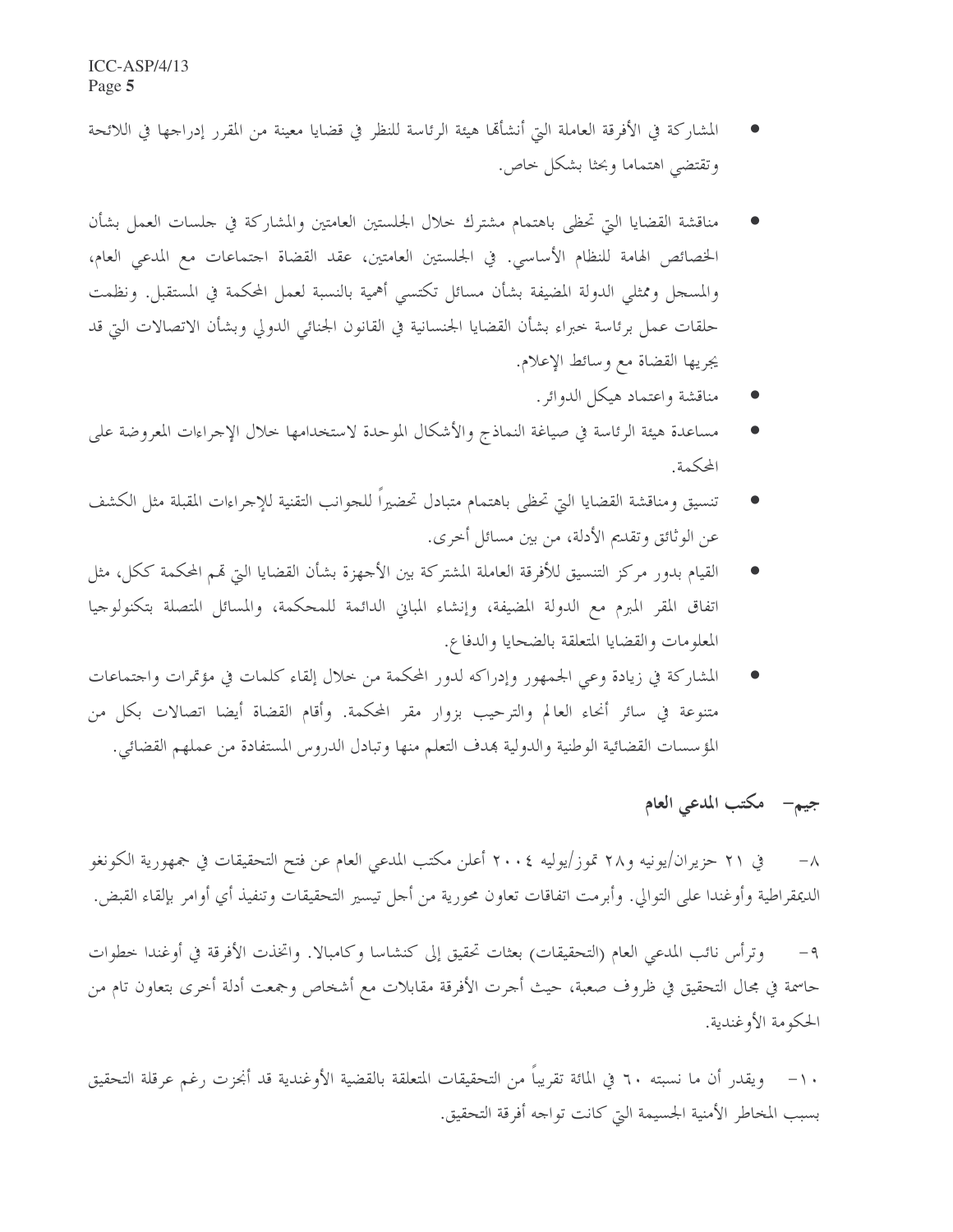١١- وفي جمهورية الكونغو الديمقراطية، وجدت الأفرقة نفسها تعمل في بيئة أمنية شديدة الخطورة وفي ظروف صعبة من حيث الهياكل الأساسية ومحدودية قدرة الحكومة على تقديم المساعدة. وكان للتأخر في إبرام مذكرة تفاهم مع بعثة الأمم المتحدة في جمهورية الكونغو الديمقراطية تأثير أيضا في وتيرة العمليات في المناطق النائية. في ظل هذه الظروف، يُتوقع أن يكون ثلث التحقيقات تقريباً في حالة جمهورية الكونغو الديمقراطية قد اكتمل.

١٢ – ولأن التحقيقات لم تجر بالوتيرة التي توقعها المكتب في افتراضاته، وبالنظر إلى أحكام البند ١٠١–١(ج)° والبند ١١٠-٤(ب) من النظام المالي والقواعد المالية (ICC-ASP/1/3)، لم يُر أن هناك حاجة إلى تعيين موظفين تنفيذيين أو تحسين قدرة الدعم التنفيذي من حلال شغل الوظائف المشروطة في المكتب قبل أن تدعو الحاجة إلى ذلك.

١٣– ويرجع السبب في قلة الإنفاق في مجال تكاليف الموظفين (٤٨ في المائة من التنفيذ) إلى حد كبير إلى التعديلات التي أحريت على حطة التوظيف بسبب المخاوف الأمنية والتنفيذية المتعلقة بالتحقيقات. وبخلاف ذلك، تم الاستثمار في الموارد غير المتعلقة بالموظفين لضمان التأهب العملياتي بصدد التحقيقات (٨٥ في المائة من تنفيذ الميزانية غير المتعلقة بالموظفين).

وأحرز المكتب تقدما كبيراً فيما يتعلق بالسياسات الرامية إلى دعم ولاية المكتب، بما فيها السياسات المشجعة لما  $-15$ يلى:

- إتباع فمج إيجابي إزاء التعاون ومبادئ التكامل، بما في ذلك: تشجيع الإجراءات الوطنية الحقيقية عند الإمكان، والاعتماد على الشبكات الوطنية والدولية، والمشاركة في نظام للتعاون الدولي؛
	- وضع استراتيجية مركزة للملاحقة، تتميز بما يلي: التركيز على من يتحمل أكبر قسط من المسؤولية عن ارتكاب الجرائم، وفمج سياسة للتحقيقات القصيرة، والتركيز في الإدانة والإسراع في المحاكمة، والعمل بنهج مشترك التخصصات للتحقيق، يكيف بحسب خصوصيات كل حالة.

١٥– واستعان المكتب بالتحربة العملية لإنارة سبيل تنقيح سياساته وتكوين أفرقة العمل والدعم اللازمة لتنفيذ هذه السياسات.

١٦– وأنشئت اللجنة التنفيذية، المكونة من رؤساء كل من الشعب الثلاث، بمدف إسداء المشورة إلى المدعى العام بشأن أهم القرارات، بما فيها أي قرار بردّ البلاغات، والسعي إلى الحصول على معلومات إضافية، وإجراء تحاليل متعمقة

<sup>&</sup>quot;عند تطبيق أحكام النظام المالي والقواعد المالية، يسترشد الموظفون بمبادئ الإدارة المالية الفعالة والاقتصاد."

٦– "موظفو التصديق مسؤولون عن إدارة الموارد واستخدامها، بما في ذلك الوظائف، وفقا للأغراض التي اعتُمدت من أحلها تلك الموارد، ووفقا لمبدأ الكفاية والفعالية، و...النظام المالي والقواعد المالية للمحكمة..."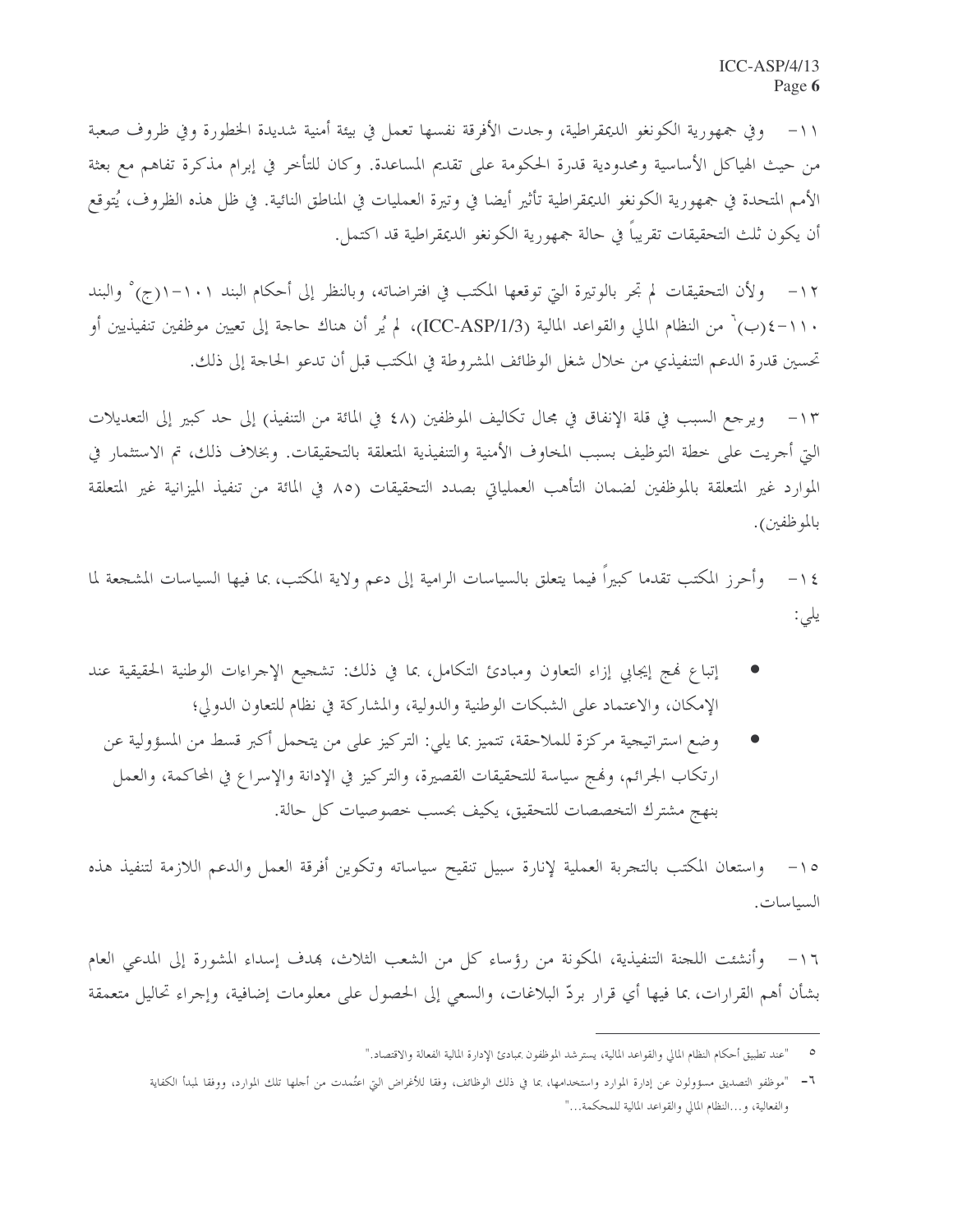والبدء في التحقيق، وبالتالي ضمان اتخاذ القرارات بشكل منسق وجماعي فيما يتعلق بالمسائل الاستراتيجية والتنفيذية على حد سواءِ.

١٧− على المستوى التنفيذي، يجمع نمج الأفرقة المشتركة بين أعضاء كل شعبة، من ذوي الخلفيات والمهارات المختلفة، فيؤمن تنفيذ المشاريع بأكبر قدر من الفعالية.

١٨– وعلى مستوى الدعم التنفيذي والخدمات الإدارية، نُظم المكتب على النحو الذي يمليه تقديم مستوى الخدمات المطلوب لتلبية الاحتياحات التنفيذية مع إحداث قنوات الاتصال اللازمة مع الأجهزة الأخرى للمحكمة ضمانا للتنسيق ولفعالية الخدمات المشتركة.

#### ديوان المدعى العام

١٩ – في ٢٠٠٤ اعتمد ديوان المدعى العام على القرارات الاستراتيجية لعام ٢٠٠٣. وإجمالًا، قام المدعى العام بما يلي:

- اتخذ قرار البدء في التحقيقات المشار إليها أعلاه.
- وضع السياسات الرئيسية للمكتب ونقح هيكل المكتب لتنفيذ الاستراتيجيات والسياسات.
- أيد خطة تحسين تمثيل المرأة للمكتب وتشجيع مراعاة الشواغل الخاصّة بالمرأة في عمليات مكتب المدعى العام.
- أرسى دعائم متينة للتواصل والحوار بين الدول، والمنظمات غير الحكومية، والمنظمات الحكومية الدولية، المؤسسات الأكاديمية والوكالات الوطنية/الدولية من أجل تعزيز التعاون وفعالية التكاليف.

#### قسم الخدمات

#### ٢٠ - في ٢٠٠٤، قدم القسم الدعم التقييّ واللغوي والإداري إلى مكتب المدعى العام على النحو التالي:

- حدد إجراءات الاختيار واعتماد موظفي اللغات فيما يتعلق بقلم المحكمة.
- وضع أحدث قائمة متعددة اللغات بالمترجمين الفوريين الميدانيين تلبيةً لطلبات أفرقة التحقيق في الميدان (٦١ مترجما فورياً معتمداً يتكلمون عدة لغات منها الأشولي، واللانغو، والأتيسو، والكومام، والسواحلية، والكنوغولية السواحلية واللينغالا).
	- وضع مدونة لقواعد السلوك ومبادئ توجيهية للمترجمين الفوريين الميدانيين.
		- نشر مترجمين فوريين لمدة ١٣٨ يوماً لدعم مقابلات الشهود في الميدان.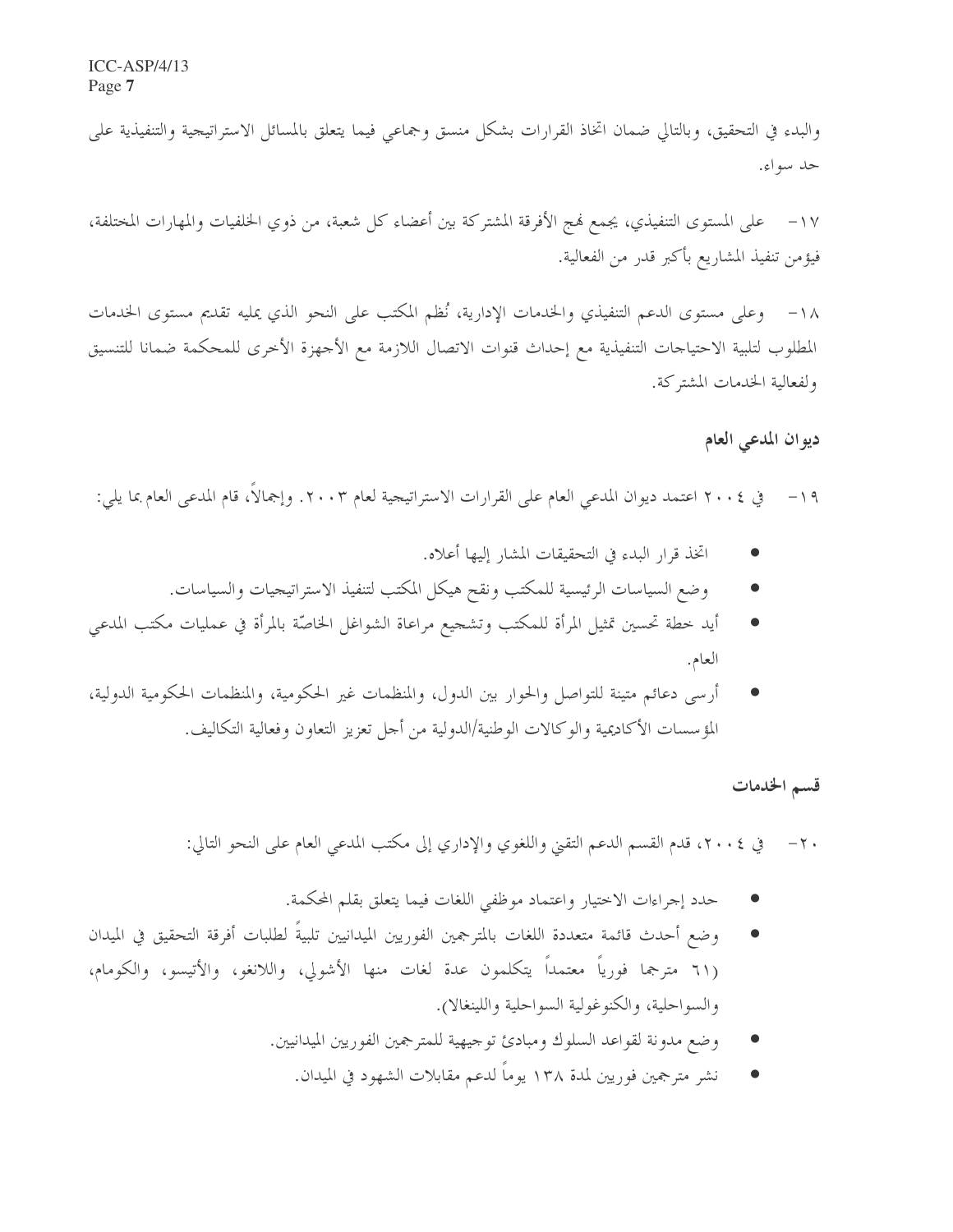- واجه طلبات غير منظورة تتعلق بالنسخ من لغات غير لغات العمل من حلال احتبار واحتيار ثمانية ناسخين (من الأشولي والسواحلية) من أجل نسخ المقابلات والأدلة السمعية-البصرية بلغات غير لغات العمل (ما مجموعه ٤٠٠ ساعة من الشرائط الصوتية المنسوخة).
	- وضع مقاييس ومبادئ توجيهية لخدمات النسخ وقدم حدمات التدريب.
	- لبي جميع طلبات الترجمة البالغ عددها ١٥٦ طلباً قدمها المكتب في ٢٠٠٤.
	- أدخل منهجيات متطورة لتجهيز الأدلة وقدم بموازاة ذلك التدريب للموظفين.
- نجح في تنفيذ نظام TRIM لإدارة الأدلة والبلاغات المقدمة بموجب المادة ١٥ وقدم حدمات التدريب إلى مستخدمين لهائيين رئيسيين.
- قدم مساهمته في قرار المحكمة فيما يتعلق بالنظم والبرامجيات الرامية إلى تبسيط إدارة الأدلة المكشوف عنها.
- وضع أنظمة للامتثال للنظام الأساسي من حيث تسلسل الجهات الحافظة للأدلة ومسك الدفاتر، مما نتج عنه عدم فقدان أو تلف الأدلة وعدم تقديم أي شكوى فيما يتعلق بالعبث بالأدلة.
- أنشأ الهياكل الأساسية التقنية اللازمة لدعم مقابلات المشتبه فيهم في الميدان وقام بتدريب الموظفين على  $\bullet$ تقديم الدعم التقيّ للتحقيقات في الميدان.
	- قدم دعما تقنيا كفؤا إلى البعثات في أوغندا وجمهورية الكونغو الديمقراطية.
- قدم بيانات وتوقعات مالية سليمة إلى مديري البرامج وشجع على فهم الإجراءات المالية والإدارية، لا  $\bullet$ سيما الإجراءات المتعلقة بالعمليات الميدانية.

#### قسم المشورة القانونية

(ميزانية ٤ • ٢٠: قسم المشورة القانونية والسياسة العامة)

٢١ – أعاد كبير المدعين العامين تحديد مهام القسم لكامل الفترة المالية لعام ٢٠٠٤ لتشمل المسؤوليات الأربع التالية: (أ) إسداء المشورة القانونية إلى المحالات التنفيذية لمكتب المدعى العام بناء على الطلب؛ (ب) تطوير أدوات أو حدمات قانونية إلكترونية؛ (ج) تقديم التدريب القانوين إلى أعضاء مكتب المدعى العام عند طلبه؛ (د) تنسيق الشبكة القانونية الأكاديمية لمكتب المدعى العام. وغُير اسم القسم أيضا من "قسم المشورة القانونية والسياسة العامة" إلى "قسم المشورة القانو نية".

٢٢– وفي ٢٠٠٤، قام القسم بجملة أنشطة منها ما يلي:

- البحث وإعداد ٣٥ مذكرة قانونية تشمل طائفة واسعة من القضايا القانونية.
- أعد "ملف الأدوات القانونية"، وهو عبارة عن مكتبة إلكترونية فريدة بما أزيد من ٥ جيغابايت من المواد القانونية في القانون الجنائي الدولي، بما في ذلك معاهدات وقرارات دولية ووطنية ذات صلة؛ وطور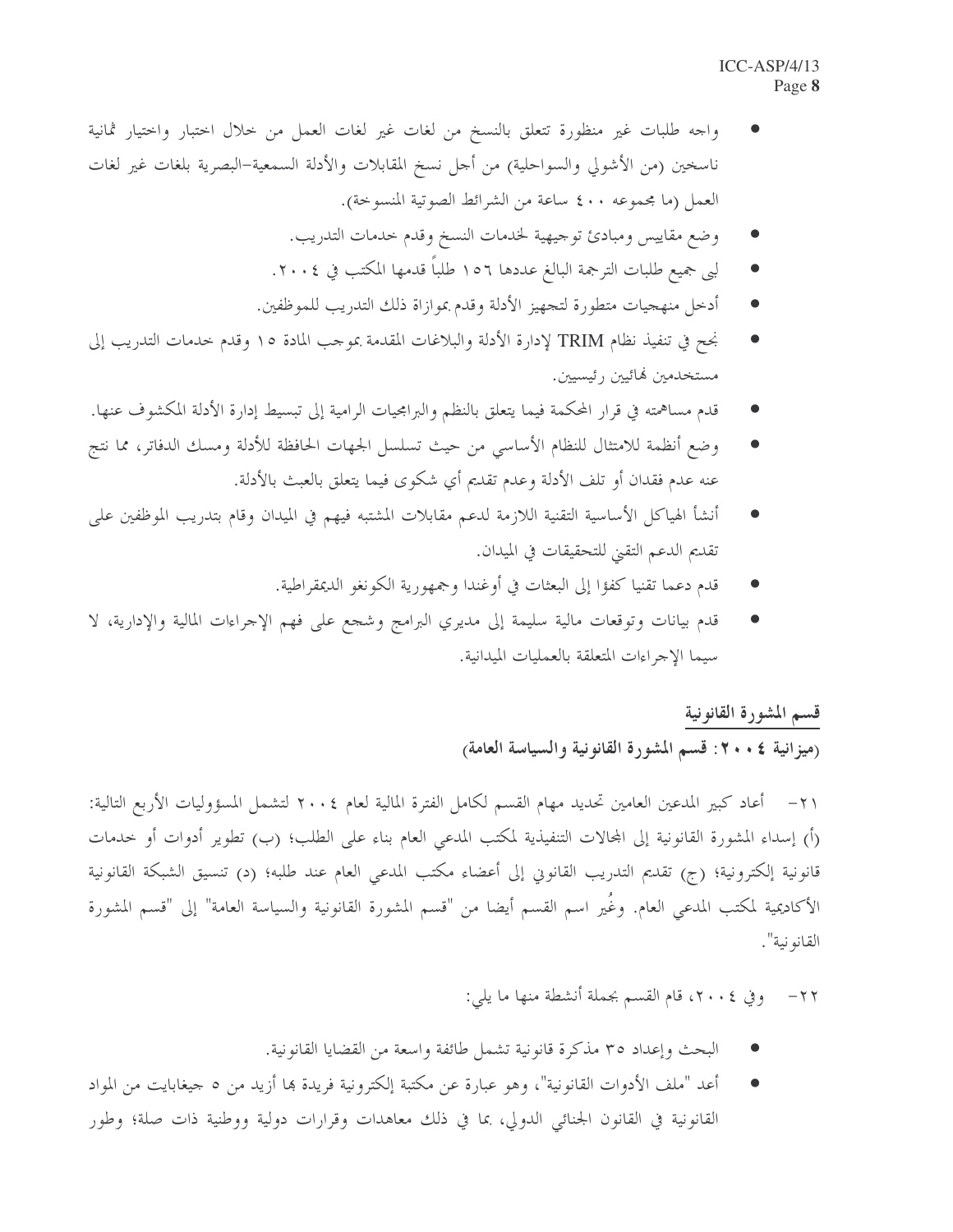نموذجا كاملا لتطبيق إدارة القضايا يُدعى "مصفوفة القضايا"، مع مراجع قانونية وخدمات لقواعد بيانات وافية؛ وبدأ في وضع تعليق شامل على قضايا الإحراءات والإثبات، يُدعى "تعليق على الإحراءات".

- ساهم في التدريب القانوني لأعضاء مكتب المدعى العام، بما في ذلك تنظيم محاضرات ألقاها ضيوف للمحكمة الجنائية الدولية ومكتب المدعى العام بمشاركة من جميع أجهزة المحكمة.
	- واصل تطوير الاتصالات مع الخبراء والمؤسسات في المحال الأكاديمي القانوين.

## وحدة استراتيجية الموظفين (ميزانية ٤ • ٢٠: لم تكن الوحدة موجودة)

٢٣ – هذه الوحدة التي أنشئت بصفتها كيانا مستقلا داخل المكتب في ٢٠٠٤ مسؤولة عن تقديم المشورة الاستراتيجية بشأن قضايا الموارد البشرية الخاصة بمكتب المدعى العام وعن إقامة الصلة اللازمة بقلم المحكمة من حيث اختيار موظفى المكتب وتطوير مهاراقمم. وقامت الوحدة في ٢٠٠٤ بالأنشطة الرئيسية التالية:

- أسدت المشورة إلى المدعى العام بشأن القضايا الرئيسية في مجال الموارد البشرية.
- قدمت الدعم لتعيين ٧٧ من الموظفين الجدد (٥٦ وظيفة مدرجة في الميزانية و٢١ وظيفة في إطار المساعدة المؤقتة العامة)؛ تم شغل ما نسبته ٥٧ في المائة من الوظائف المعتمدة الجديدة لعام ٢٠٠٤.
	- وضعت استراتيجيات توظيف خاصة بمكتب المدعى العام بالنسبة للموظفين التنفيذيين.
- نسقت عملية التحضير للدراسات الاستقصائية للعمل المتصل بممارسة التصنيف داخل مكتب المدعى العام.
	- نظمت جميع الدورات الخاصة بالتطوير الوظيفي الخاص بموظفي المكتب.
		- نسقت الأعمال التمهيدية المتعلقة بوضع خطة استراتيجية للمكتب.
- وضعت سياسة لمقابلات المساعدين المستقيلين والحصول على آرائهم حلال فترات الاختبار من أجل المساهمة في التحسين المتواصل لترتيبات المكتب المتعلقة بتوجيه الموظفين وتطوير مهاراقم.

### وحدة الإعلام (ميزانية ٤ • • ٢ : لم تكن الوحدة موجودة)

٢٥– ومن مهام وحدة الإعلام إسداء المشورة إلى المدعى العام والمكتب بشأن استراتيجيات الإعلام والاتصال، وإدارة وسائط الإعلام، والعلاقات مع هذه الوسائط؛ ونشر المعلومات بشأن عمل المكتب واستفسارات وسائط الإعلام الميدانية؛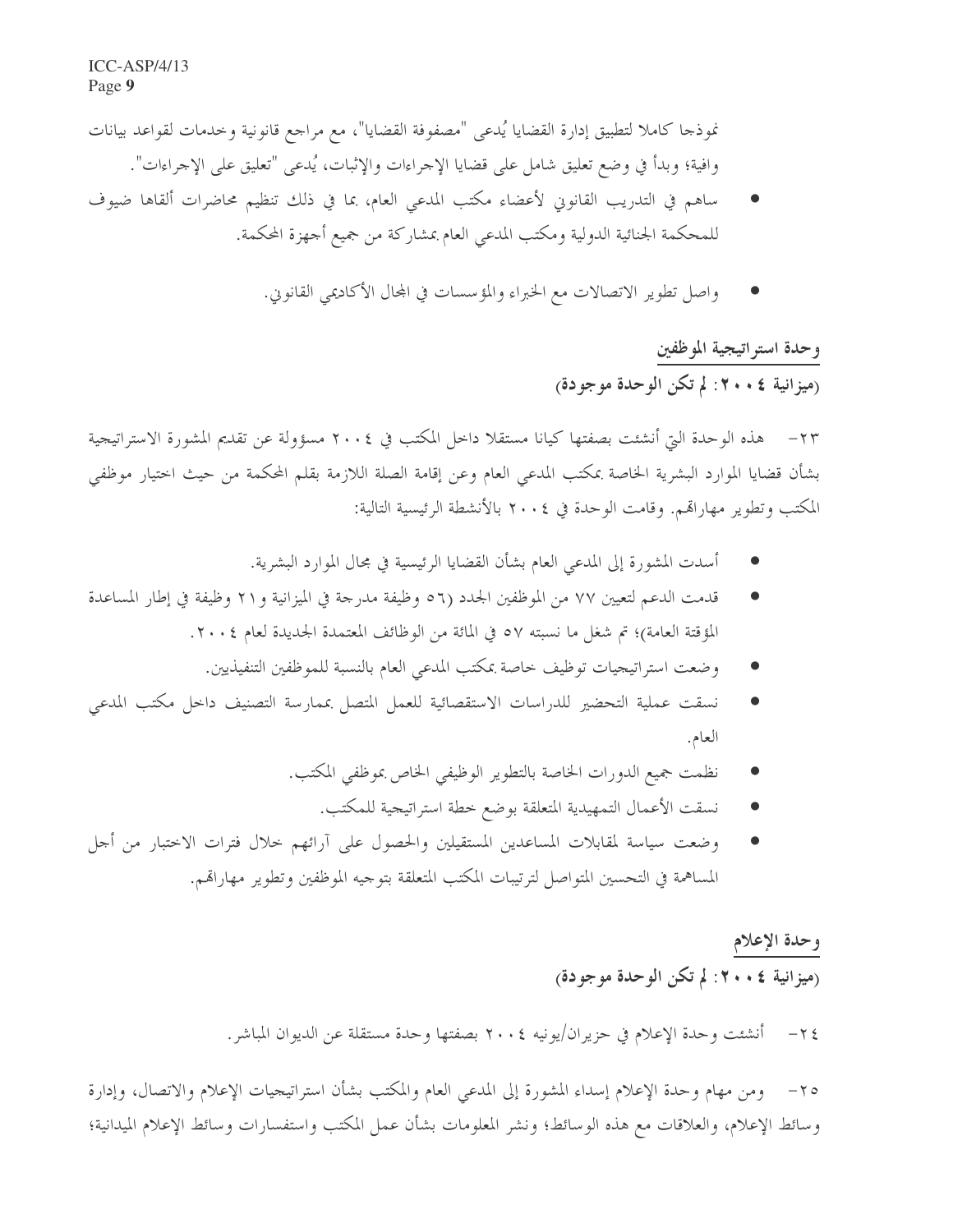وتعزيز الوعي بعمل المكتب لدى الجمهور و"الأوساط المهتمة" التي يمسِّها عمل المكتب؛ وإنشاء وتطوير شبكات الدعم الإيجابي للمكتب في وسائط الإعلام، والمؤسسات الأكاديمية والعامة، والمنظمات غير الحكومية والحكومية الدولية؛ وتخطيط وإجراء حملات الإعلام والاتصال بشأن الجوانب الحيوية لعمل المكتب؛ ودعم التحقيقات والقيام بمهام أخرى حسب طلب كبير المدعين العامين.

٢٦- وفي ٢٠٠٤، قامت وحدة الإعلام بما يلي:

- وضعت استراتيجيات ونظمت حملات إعلامية بشأن الإعلان عن التحقيقات في جمهورية الكونغو الديمقر اطية وأوغندا.
	- بدأت العمل بشأن إحداث شبكة إعلامية في أفريقيا.
- أوفدت بعثات ميدانية لإقامة شبكة فعالة لوسائط الإعلام الأفريقية في جنوب أفريقيا، وكينيا، وجمهورية الكونغو الديمقراطية، وأوغندا، وجمهورية تتزانيا المتحدة، ورواندا، وإثيوبيا.
	- اختارت فرصا للقاء وسائط الإعلام وأسدت المشورة إلى المدعى العام ونوابه قبل المقابلات وبعدها.  $\bullet$ 
		- ردت على سيل مسترسل من استفسارات وسائط الإعلام بشأن عمل مكتب المدعى العام.
- نظمت، في المتوسط، ثلاث حلسات إعلامية في الأسبوع ومثلت مكتب المدعى العام في الجلسات  $\bullet$ الإعلامية والزيارات رفيعة المستوى إلى المحكمة.
	- أعدت مساهمات مكتب المدعى العام في النشرة الإخبارية للمحكمة الجنائية الدولية.
	- رافقت المدعى العام وغيره من كبار موظفى المكتب في زيارات رفيعة المستوى إلى الخارج.
	- نسقت عمل الشركات الإعلامية الخارجية المنتجة لأفلام وثائقية عن عمل مكتب المدعى العام.
		- مثلت المكتب في مؤتمر بشأن استراتيجيات الإعلام لمؤسسات العدالة الدولية في فانكوفر .

## شعبة الاختصاص القضائي والتكامل والتعاون (ميزانية ٤ • ٢٠: لم تكن الشعبة موجودة)

## قسم تحليل الحالات (ميزانية ٤ . ٢٠٢: قسم التحليل)

#### ٢٧ – في ٢٠٠٤، قام القسم بما يلي:

وضع أنظمة وإجراءات تحكم مراحل التحليل الثلاث، عبر التشاور داخل المكتب واعتماد اللجنة التنفيذية لها.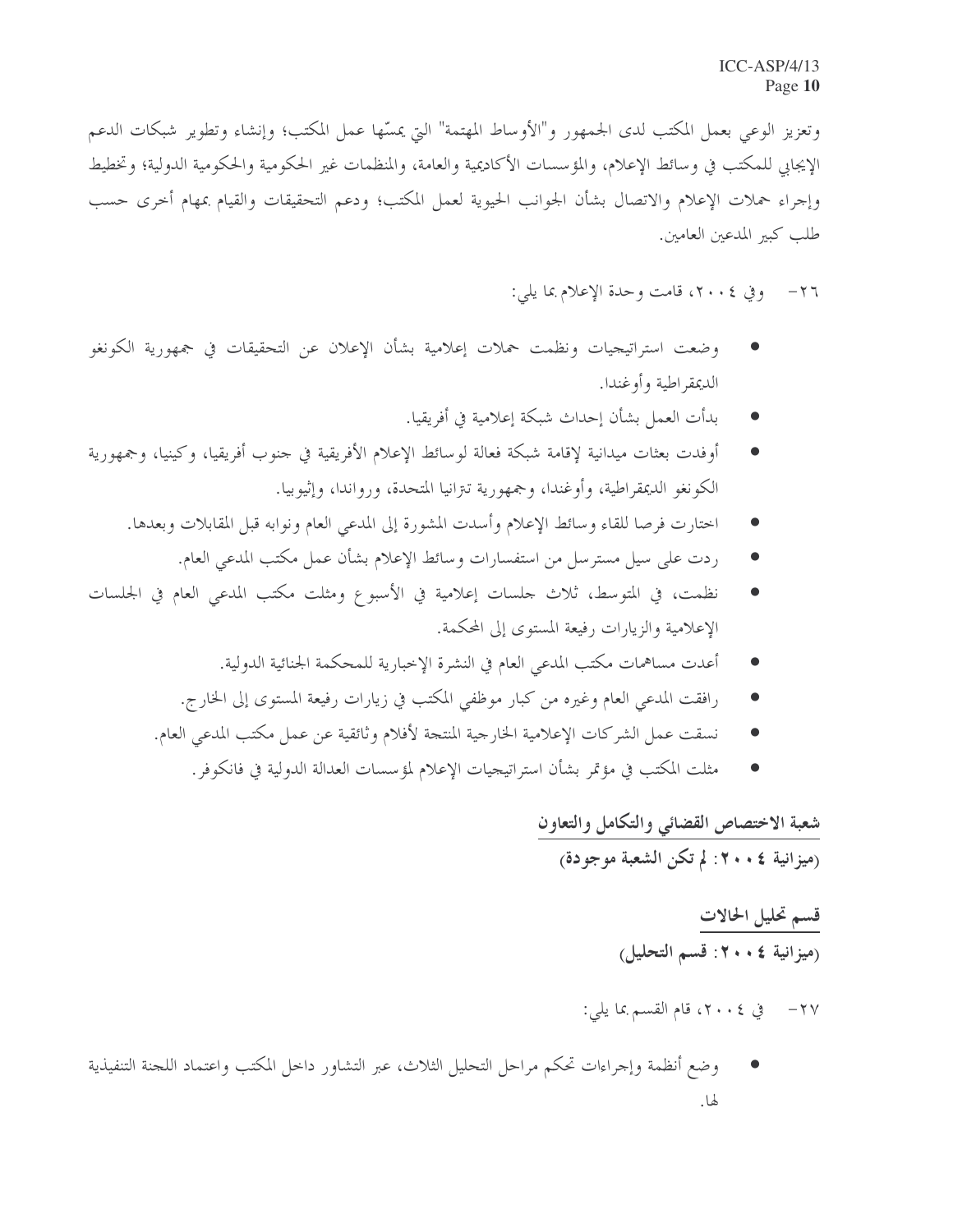- أشرف على وضع نظام للحاسوب لتخزين البلاغات وتسجيل المعلومات، ومناولة التوصيات، وإعداد التقارير وإرسال الردود؛ ووضع نماذج موحدة للرد على البلاغات؛ وأعد دليلا للممارسة ووضع مقاييس لتحليل البلاغات (المرحلة الأولى).
- أعد منهجيات ونماذج مؤقتة لتحليل الخطورة والمقبولية ومصالح العدالة في الحالات المعنية (المرحلتان الثانية والثالثة من التحليل).
- أعد مرفقا لورقة السياسة العامة بشأن مناولة البلاغات والإحالات، بما في ذلك التشاور بشأنه بين المكاتب، وموافقة المدعى العام عليه ونشره على موقع الإنترنت لتعليق الجمهور عليه.
- حلل ١٠٣٠ بلاغاً (المرحلة الأولى من التحليل)، وحصل على الموافقة وبعث بالردود إلى أصحاب البلاغات.
- أجرى تحليلا لست حالات مثار انشغال (المرحلة الثانية من التحليل) وأعد للجنة التنفيذية ١٢ تقريرا تحليليا مرحلياً عن تلك الحالات.
- أكمل تحليلين في مرحلة متقدمة (المرحلة الثالثة) بشأن حالتين جمهورية الكونغو الديمقراطية وأوغندا بما في ذلك التماس معلومات إضافية وإيفاد بعثات لجمع المعلومات، وتقديم تقارير شاملة إلى اللجنة التنفيذية بشأن العوامل المدرجة في لمادة ٥٣، حتى يتسنى اتخاذ قرار عن علم بشأن البدء في التحقيق أو عدمه.
- أوفد ثمانية بعثات إلى أوغندا وثماني أخرى إلى جمهورية الكونغو الديمقراطية لجمع المعلومات بشأن المقبولية ومصالح العدالة.

## قسم الاختصاص القضائي والتعاون الدولي (ميزانية ٤ • ٢٠: لم يكن القسم موجودا)

#### ٢٨ - إجمالًا، قام القسم بما يلي:

- تفاوض وأبرم اتفاقات تعاون مع الدولتين الإقليميتين (جمهورية الكونغو الديمقراطية وحكومة أوغندا).
- تفاوض وأبرم اتفاق تعاون بين مكتب المدعى العام والمنظمة الدولية للشرطة الجنائية (أنتربول) واتفاقات تعاون مع عدة منظمات غير حكومية وكيانات تابعة للأمم المتحدة ومع دولة طرف واحدة، وبدأ مفاوضات مع عدة جهات أخرى.
- شارك في التفاوض وفي إبرام اتفاق لعلاقة المحكمة مع الأمم المتحدة واتفاقين لعلاقة المحكمة مع دول إقليمية بشأن الامتيازات والحصانات.
- شارك في المفاوضات (الجارية) بشأن إبرام اتفاقات للمحكمة مع الاتحاد الأفريقي، والاتحاد الأوروبي وبعثة منظمة الأمم المتحدة في جمهورية الكونغو الديمقراطية.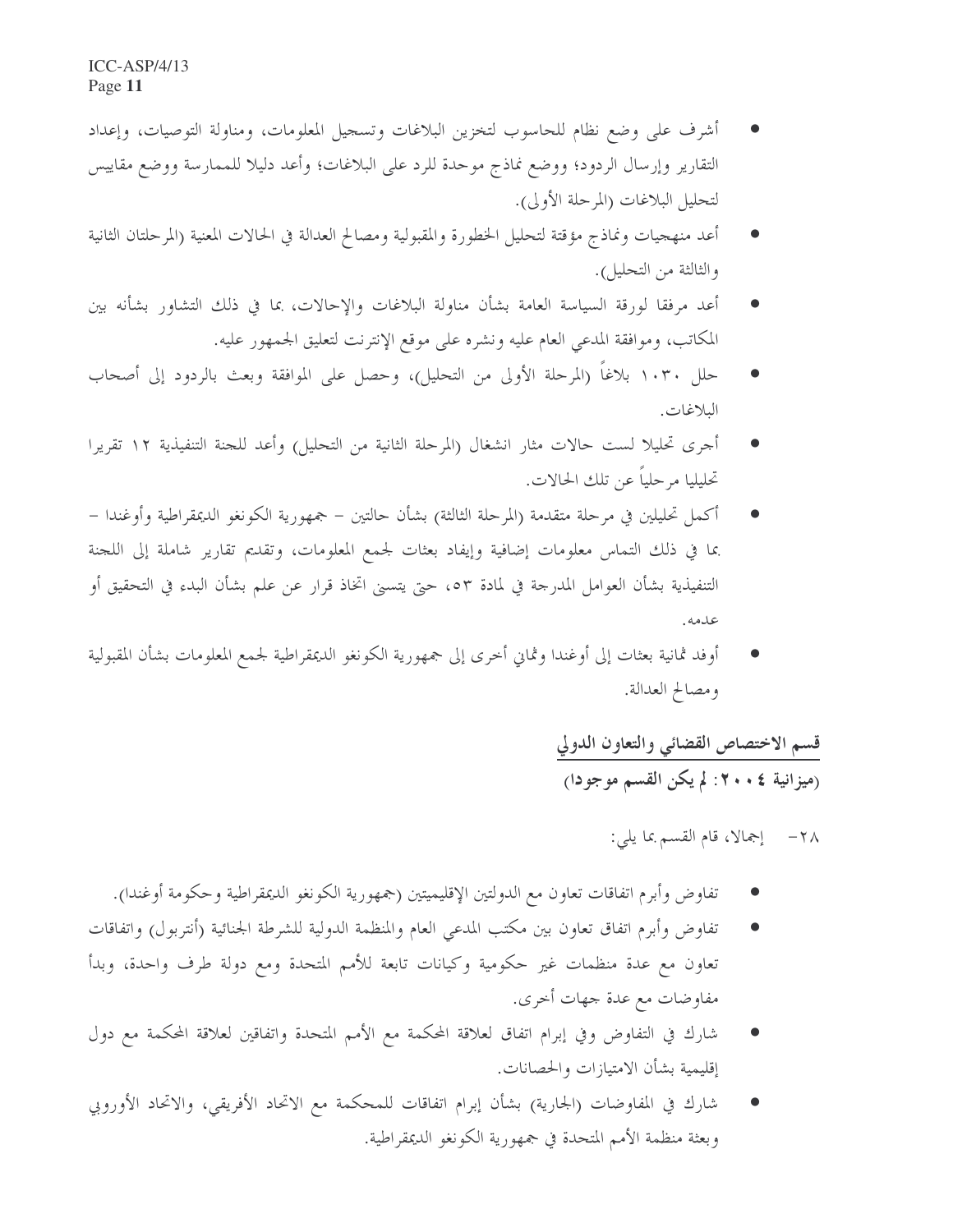- جهز ١٩ طلبا للمساعدة في دعم التحقيقات.
- وضع ونفذ عدة استراتيجيات للعلاقات الخارجية وخطط للعمل فيما يتعلق بالحالات قيد التحقيق.
- أرسى شبكة واسعة من الاتصالات مع جهات محلية ودولية رئيسية ذات مصلحة، بما في ذلك حكومة أوغندا، والمنظمات غير الحكومية المحلية والدولية، والدول المانحة، والأمم المتحدة، والسودان من أجل تطوير علاقات التعاون، بوسائل منها البعثات الميدانية الثماني. وشجع الجهات الفاعلة على التعامل مع عنصر العدالة بصفته جزءا من استراتيجية شاملة.
- أرسى شبكة واسعة من الاتصالات مع جهات محلية ودولية رئيسية ذات مصلحة، بما في ذلك الحكومة المؤقتة في جمهورية الكونغو الديمقراطية، والمنظمات غير الحكومية المحلية والدولية، وأعضاء اللجنة الدولية لدعم المرحلة الانتقالية، والمفوضية الأوروبية وبعثة منظمة الأمم المتحدة في جمهورية الكونغو الديمقراطية من أجل تطوير علاقات التعاون، بوسائل شملت البعثات الميدانية الثماني.
- قام بالتخطيط وقدم الدعم من أجل مشاركة مكتب المدعى العام في أنشطة العلاقات الخارجية مثل الجلسات الإعلامية الدبلوماسية، وجمعية الدول الأطراف، والفريق العامل المعني بالقانون الدولي العام التابع للاتحاد الأوروبي، واحتماعات الأمم المتحدة؛ وأعد بيانات، وتقارير ومواد للجهات ذات المصلحة؛ وقدم عروضا عن مكتب المدعى العام واستراتيجياته وأنشطته.

شعبة التحقيقات

مكتب نائب المدعى العام (ميزانية ٤ • ٢٠: نائب المدعى العام-تحقيقات)

> قامت الشعبة ككل بما يلي:  $-\tau$ 9

- دعمت بشكل نشط بداية وسير التحقيقات من خلال التفاوض وضمان التعاون اللازم مع الوكالات الموجودة في الميدان.
	- حددت ونفذت استراتيجية إنشاء الشعبة بالعمل على تحقيق ما يلي:
		- إعداد الموظفين وتميئة المعدات من الناحية التنظيمية؛  $\circ$ 
			- تحديد السياسات والإجراءات التنفيذية الرئيسية؛  $\circ$
		- تحديد الأهداف لكل وحدة وتلبيتها قدر الإمكان؛  $\circ$ 
			- إحراز تقدم كاف في كل من التحقيقات.  $\circ$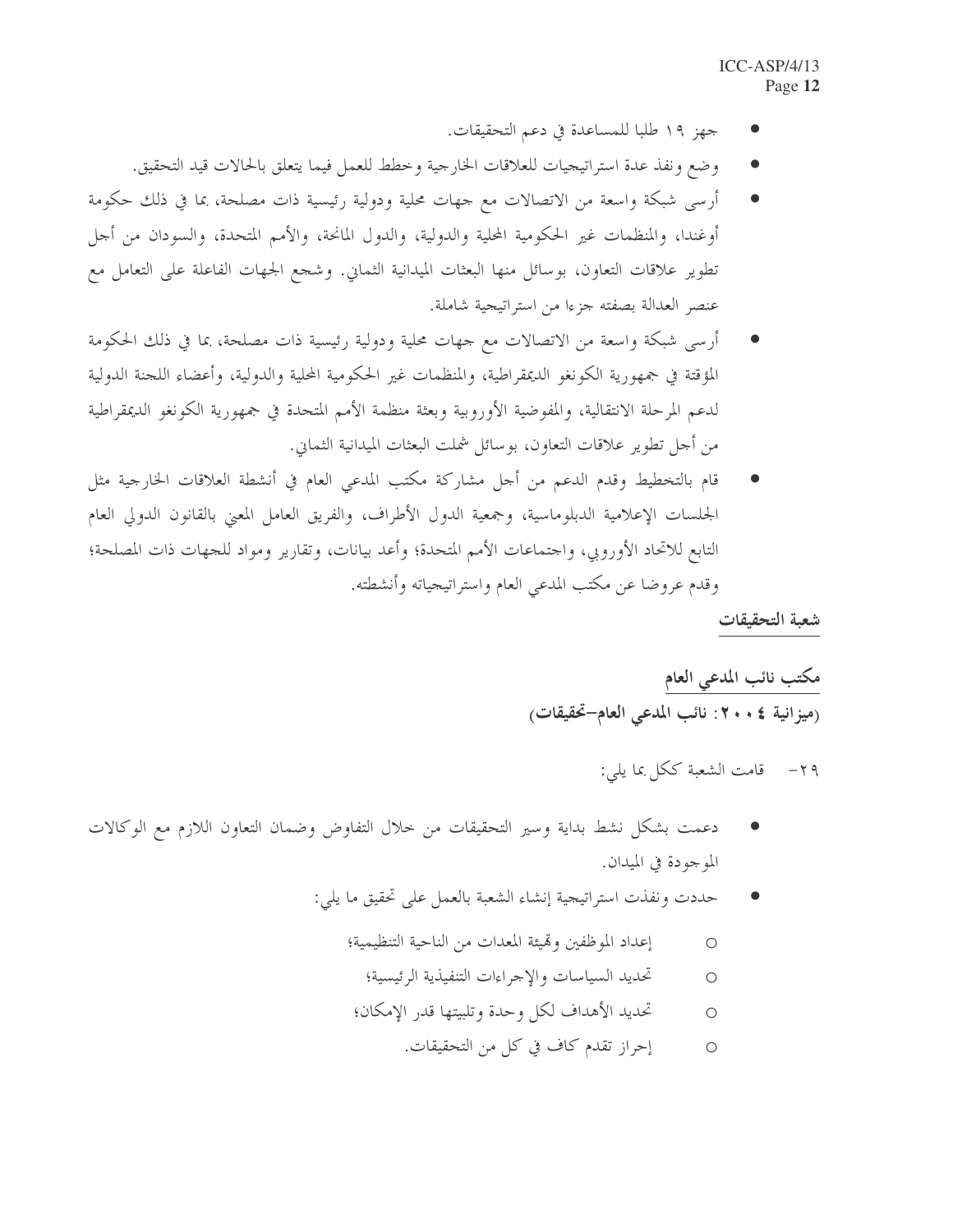قسم تخطيط ودعم التحقيقات (ميزانية ٤ • ٢٠: كان القسم جزءا من قسم التحقيقات)

#### وحدة التحليل

- طورت تحليل الجرائم لدعم التحريات الأولية. أجرت تحليلا أوليا للجرائم في خمس حالات وتحليلا مقارنا لحالات مختلفة، مما نتج عنه تحديد المحالات الرئيسية للجريمة والفئات الرئيسية المشتبه فيها بالنسبة إلى الحالات.
- أجرت تحليلات لدعم التحقيقات: انطوت على جمع ومقارنة وتحليل لمختلف مصادر الإثبات للمواد الخاصة لدعم القضية –نمط الجريمة، خلفية المشتبه فيهم (أفراد أو منظمات)؛ تحليل الحوادث.
	- وضعت مقاييس منهجية للتحليل، بما في ذلك تقييم المصادر، والتحليل الكمبي وبضع أدوات إلكترونية.
		- وضعت نموذجا لاختيار واحتبار المحللين والمحققين مما أدى إلى نجاح عملية التوظيف.

#### وحدة المرأة والطفل

- أنشأت الوحدة وحددت بشكل واضح دورها داخل الشعبة وفي مكتب المدعى العام عموما.
	- قدمت المساعدة/الدعم إلى المحققين في الميدان ونظمت تدريبا داخليا لفائدة أفرقة التحقيق.  $\bullet$ 
		- جسدت في بروتوكول التنسيقَ مع قسم مشاركة وتعويض الضحايا.
- عملت على وضع سياسات ومبادئ توجيهية متعلقة بقضايا الضحايا، مختتمة المرحلة الأولى من وضع سياسة بشأن العنف الجنسبي.
- وضعت إجراءات من أجل اتباع فمج ملائم إزاء الضحايا خلال التحقيقات ونفذت تدابير من قبيل لإجراء التقييمات الخاصّة للضحايا في الميدان قبل مقابلتهم. ونتيجة لذلك، أُنشئ ونُفذ إجراء موحد لتقييم ظروف الضحايا في الميدان في كلتا الحالتين الجاريتين، وقُدمت مساهمة كبيرة من حيث السياسات المتعلقة بحقوق الضحايا وحماية الضحايا/الشهود على مستوى مكتب المدعى العام.

#### وحدة العمليات

٣٠ – لم تصبح الوحدة جاهزة للعمل إلا في نماية تشرين الأول/أكتوبر ٢٠٠٤ مع وصول منسق الطب الشرعي؛ وبالتالي فإن الإنجازات التي تحققت ترتبط حصرًا بعمليات الطب الشرعي. وقد قامت الوحدة بما يلي:

قدمت الدعم والمشورة في مجال الطب الشرعي لفائدة الأفرقة بإيفاد بعثة ميدانية (ندريلي) وتحليل مواد الطب الشرعي المتصلة بالتحقيقات.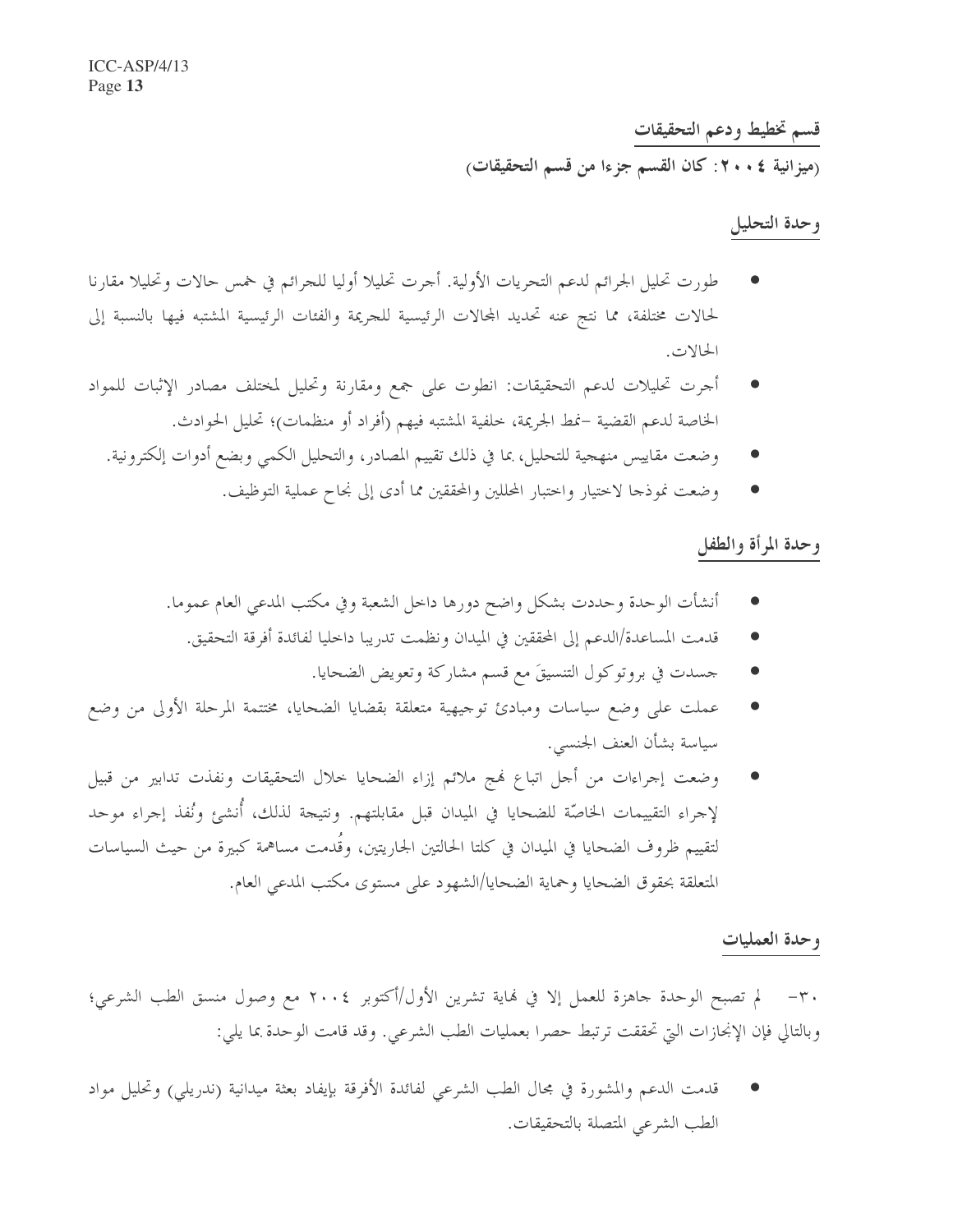- وضعت أهدافا في مجال الطب الشرعي وأعدت خطة استراتيجية.
- بدأت في وضع شبكة من المراسلين في ميدان الطب الشرعي (منظمات غير حكومية، وأفراد، ووكالات).
	- شرعت في إعداد مبادئ توجيهية وإجراءات ومنهجيات.
	- اقتنت معدات للطب الشرعي بتوريد قوائم لمحموعات الرد السريع وقائمة بمكتبات الطب الشرعي.

#### أفرقة التحقيقات

(ميزانية ٤ • ٢٠: كانت الأفرقة جزءا من قسم التحقيقات)

- أكملت توظيف وتدريب الأفرقة (القانونية، والمكلفة بالتحقيق، والتنفيذية والثقافية).
- وضعت فرضية للقضايا كانت الموجّه للتحقيق المركز وهي تخضع للتحديث بانتظام.
	- جمعت الأدلة والمعلومات من حلال التحليل مفتوح المصدر وأحذ البيانات.
		- وضعت إجراءات لحماية الشهود.
- وضعت البروتوكولات اللازمة لمناولة المعلومات والوفاء بالالتزامات المنصوص عليها في النظام الأساسي.  $\bullet$

#### شعبة الادعاء

والمبادئ التوجيهية اللازمة لإجراء التحقيقات والبدء في الملاحقات؛ وتقديم المساعدة في وضع الإجراءات الداحلية لتسجيل الأدلة وتخزينها وتحهيزها؛ وإسداء المشورة القانونية إلى موظفى شعبة الاختصاص القضائي والتكامل والتعاون وإلى أفرقة التحقيقات خلال مرحلتي التحليل والتحقيق. وأدى هذا التركيز إلى ما يلي:

- تولى السيدة فاتو بنسودا منصب نائبة للمدعى العام في ٢ تشرين الثاني/نوفمبر ٢٠٠٤؛
- توظيف جميع المحامين الأقدم (ثلاثة محامين أقدم في الدائرة الابتدائية ومحام أقدم واحد في دائرة الاستئناف) وجميع موظفى الدعم اللازم لهم. وبدأت عملية الاختيار لمرشحي وظائف الفئة الفنية الأخرى؛
- إعداد البروتوكولات المتعلقة بإجراءات المادة ٥٦، واستجواب الشهود، واستجواب المشتبه فيهم، وتنفيذ مبدأ الموضوعية والكشف عن الأدلة الموجودة في حوزة المكتب وتحت سيطرته؛
- تنظيم التدريب لفائدة المحققين (شعبة التحقيقات) بشأن هذه البروتوكولات وبشأن المتطلبات القانونية  $\bullet$ المتصلة بما المنصوص عليها في نظام روما الأساسي، والقواعد الإجرائية وقواعد الإثبات ولائحة المحكمة؛
	- المشاركة بشكل إيجابي في عملية اعتماد لائحة المحكمة؛
- توفير مواد قانونية لموظفى شعبة الاختصاص القضائي والتكامل والتعاون على سبيل الإسهام في وضع مختلف اتفاقات التعاون وغيرها من المسائل ذات الصلة بالتعاون؛
	- المشاركة في بعثات التحقيق إلى حانب محققى شعبة التحقيقات؛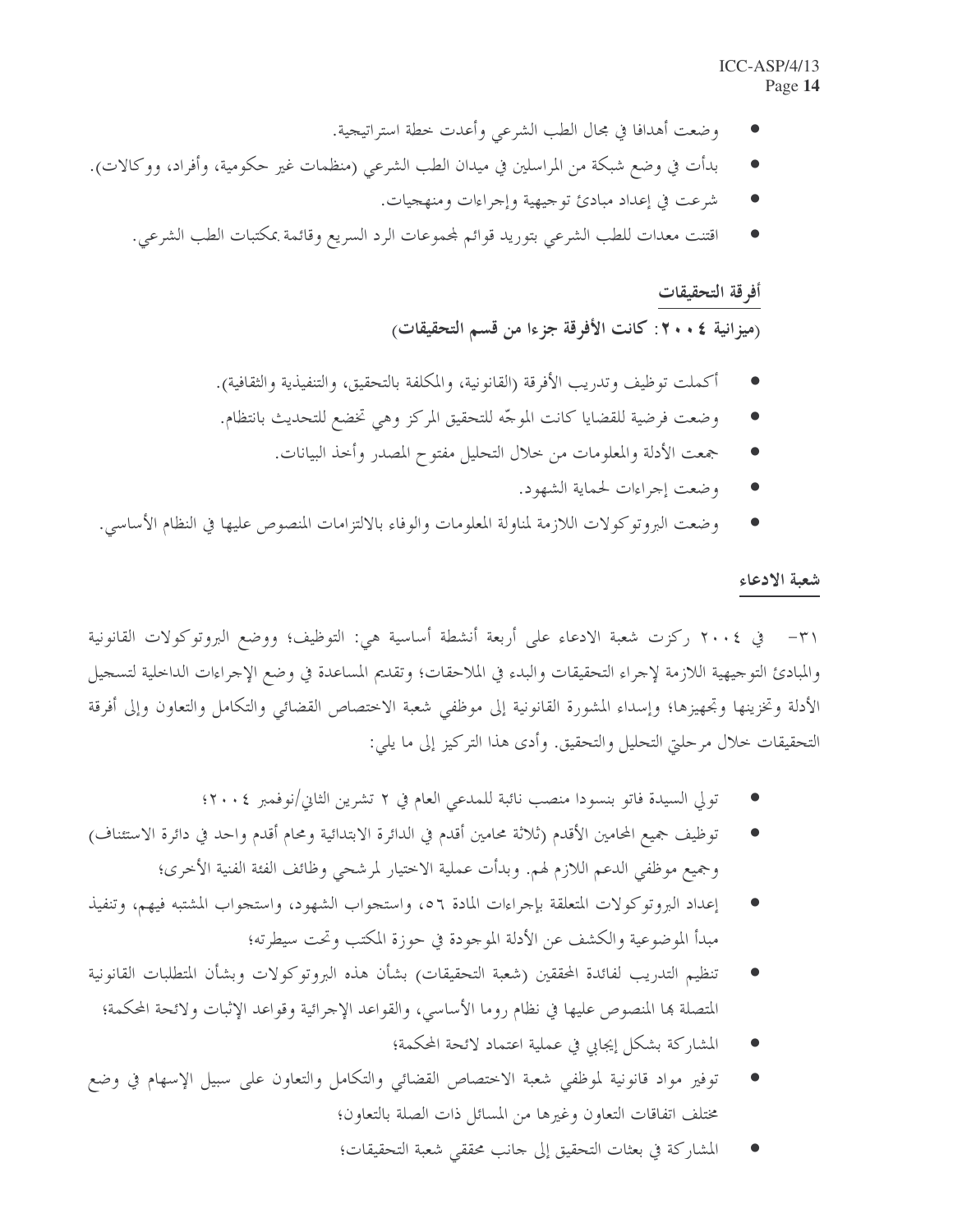- إسداء المشورة القانونية إلى موظفى قسم الخدمات المسؤول عن تطوير نظم تكنولوجيا المعلومات لتخزين وتجهيز المعلومات، وبشأن عملية احتيار البائع لنظام المحكمة الإلكتروين؛
- التعاون مع قلم المحكمة من أحل تحسين التنسيق، بما في ذلك وضع المبادئ التوجيهية الخاصة بالتفاعل وبجمع المعلومات.

دال– قلم المحكمة

مكتب المسجل

#### ديوان المسجل

٣٢– وفقا لدور ديوان المسجل، يمكن تقسيم الإنجازات الرئيسية في ٢٠٠٤ بشكل عام إلى إنجازات في مجال الإدارة وإنجازات في مجال العلاقات الخارجية.

من حيث الإدارة، فإن ديوان المسجل:

- عملٍ على تحقيق أهداف الشعب والأقسام داخل قلم المحكمة.
- واصل تطوير الإدارة الشاملة لقلم المحكمة بتوفير التوجيه، وتنسيق جميع الأنشطة/المشاريع الرئيسية داخل قلم المحكمة والعمل على تدفق المعلومات؛ وعقد عدة اجتماعات منتظمة ثنائية ومشتركة مع رؤساء الشعب/رؤ ساء الأقسام، ونظم وشارك في أنشطة لتكوين أفرقة داخل قلم المحكمة؛
- نسق جميع الجوانب المتعلقة بالأنشطة الميدانية لقلم المحكمة. وفي هذا السياق، ذهب المسجل/موظفو الديوان في ثلاث بعثات إلى أوغندا وجمهورية الكونغو الديمقراطية.
- واصل العمل على التنسيق فيما بين أجهزة المحكمة بالمشاركة في الاجتماعات الأسبوعية مع هيئة الرئاسة والاجتماعات المنتظمة لمحلس التنسيق، واللجان المشتركة بين الأجهزة والأفرقة العاملة.

من حيث العلاقات الخارجية، قام ديوان المسجل بما يلي:

تعزيز الحوار بين المحكمة وشركائها الرئيسيين (الدولة المضيفة، والدول الأطراف والدول غير الأطراف في النظام الأساسي، والمنظمات الحكومية الدولية والمنظمات الدولية، والمنظمات غير الحكومية، والجهات المانحة والمؤسسات الأكاديمية) من خلال إعداد احتماعات مع جمعية الدول الأطراف وعقدها أو المشاركة فيها ومتابعتها ، واحتماعين مع لجنة الميزانية والمالية، وثلاث حلسات إعلامية للأوساط الدبلوماسية، واحتماعين مع الفريق العامل المعنى بالقانون الدولي العام التابع للاتحاد الأوروبي، واحتماعين استراتيجيين مع منظمات غير حكومية، واجتماعات أسبوعية مع فرقة العمل المنشأة في وزارة خارجية الدولة المضيفة، والعديد من الاجتماعات الفردية مع ممثلي الدول والمنظمات غير الحكومية، وعدة مؤتمرات (مثل حوار فانكوفر بشأن استراتيجيات الإعلام للعدالة الدولية).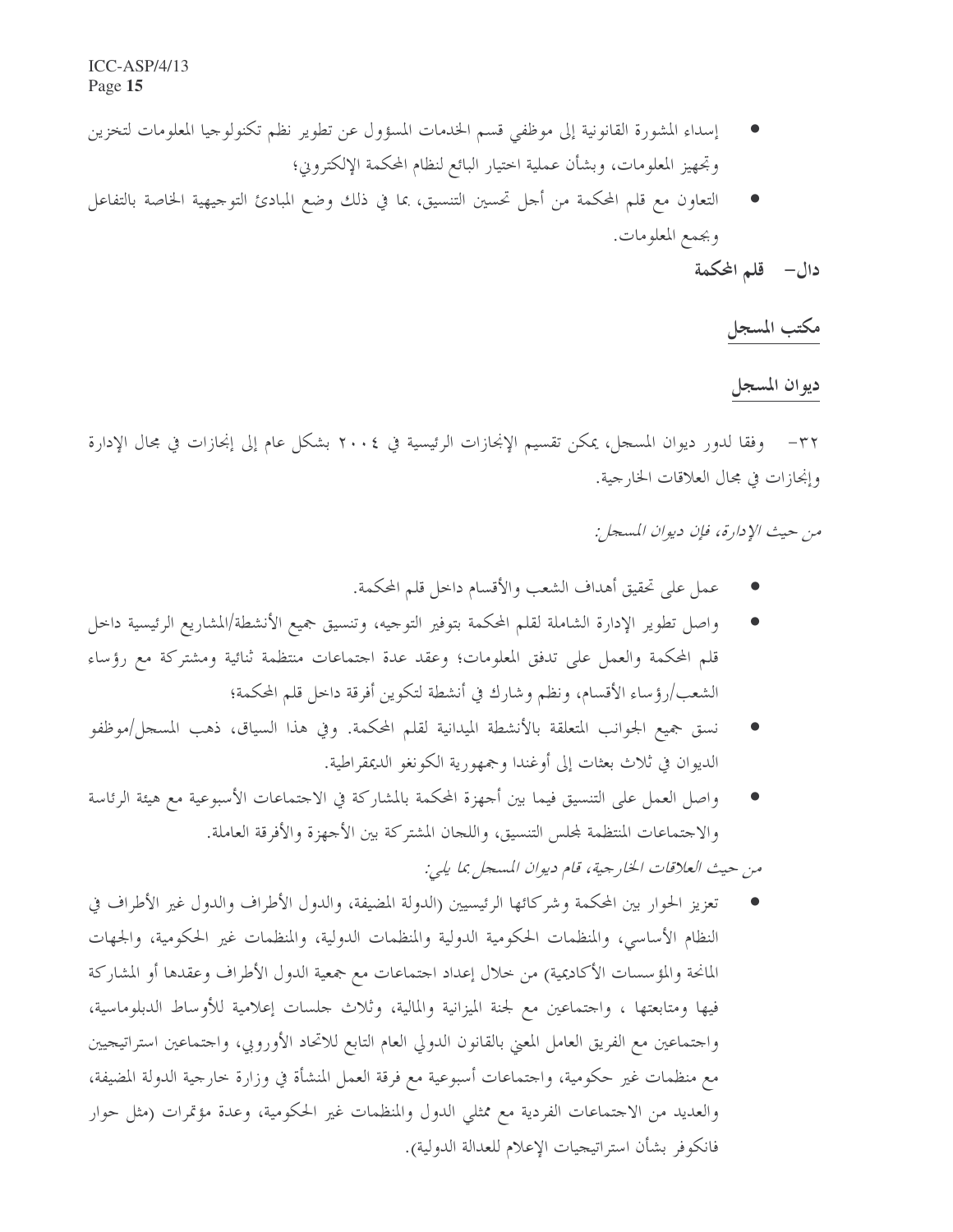تنسيق وتنفيذ التزامات المحكمة في مجال إعداد التقارير .

#### مكتب المراجعة الداخلية للحسابات

٣٣– في ٢٠٠٤، أحرز مكتب المراجعة الداخلية للحسابات النتائج التالية:

- أنشأ مكتبًا جيِّد الأداء، بما في ذلك من حلال ملء الوظائف المعتمدة.
	- اعتمد ميثاقا للمراجعة الداخلية للحسابات.
	- حدد وقيم المخاطر من أجل توجيه التخطيط الاستراتيجي.
- نسق وأقام علاقة عمل متينة مع المراجع الخارجي للحسابات مع أقصى الاستفادة الممكنة من تغطية مراجعة الحسابات والتقليل من الازدواجية إلى الحد الأدبي.
	- بدأ في مراجعة متعمقة للأداء.
	- وضع عملية لتقييم التقدم المحرز في تنفيذ التوصيات وإعداد تقارير بشأن ذلك.
		- رد على طلبات حاصة من الإدارة العليا.

#### قسم المشورة القانونية

- في ٢٠٠٤، قام القسم، بناء على أهدافه المرسومة لهذا العام، بما يلي:  $-\tau$   $\epsilon$
- قدم المشورة/ الآراء القانونية إلى المسجل، ومجلس التنسيق وغيره من الأقسام بما فيها قسم الموارد البشرية، ووحدة الضحايا والشهود، وقسم الإعلام والوثائق، وقسم الأمن والسلامة؛
- وضع اللمسات الأخيرة على اتفاق العلاقة مع الأمم المتحدة؛ وضع اللمسات الأخيرة على مشروع اتفاق بشأن إنفاذ الأحكام؛ ووضع اللمسات الأخيرة على مشروع اتفاق بشأن تغيير مكان إقامة الشهود؛ وضع اللمسات الأخيرة على نماذج مذكرات التفاهم مع الدول؛ أُلهى ٨٠ في المائة من مشروع اتفاق المقر؛ أعد تعديلات على الأحكام والشروط المتعلقة بالقضاة والتي اعتمدقما جمعية الدول الأطراف.
	- أصدر ونشر الوثائق الإدارية عبر الشبكة الداخلية (الإنترانت).
	- حسَّن التنسيق والاتصال بين الأجهزة بشأن القضايا القانونية.
	- شارك في احتماعات ومناقشات منتظمة مشتركة بين الأجهزة بشأن مختلف القضايا.
		- وضع قاعدة بيانات بشأن تنفيذ القوانين في الدول الأطراف.
- وضع نماذج تشكل الأساس الذي يُستند إليه في التفاوض بشأن العقود ذات الطابع التجاري الخاص، حرصا على حماية امتيازات المحكمة وحصاناقما.
- شارك في التدريب الذي نظمه مكتب حدمات المشتريات المشترك بين الوكالات من أجل الاستئناس بإجراءات الأمم المتحدة في مجال المشتريات والعقود.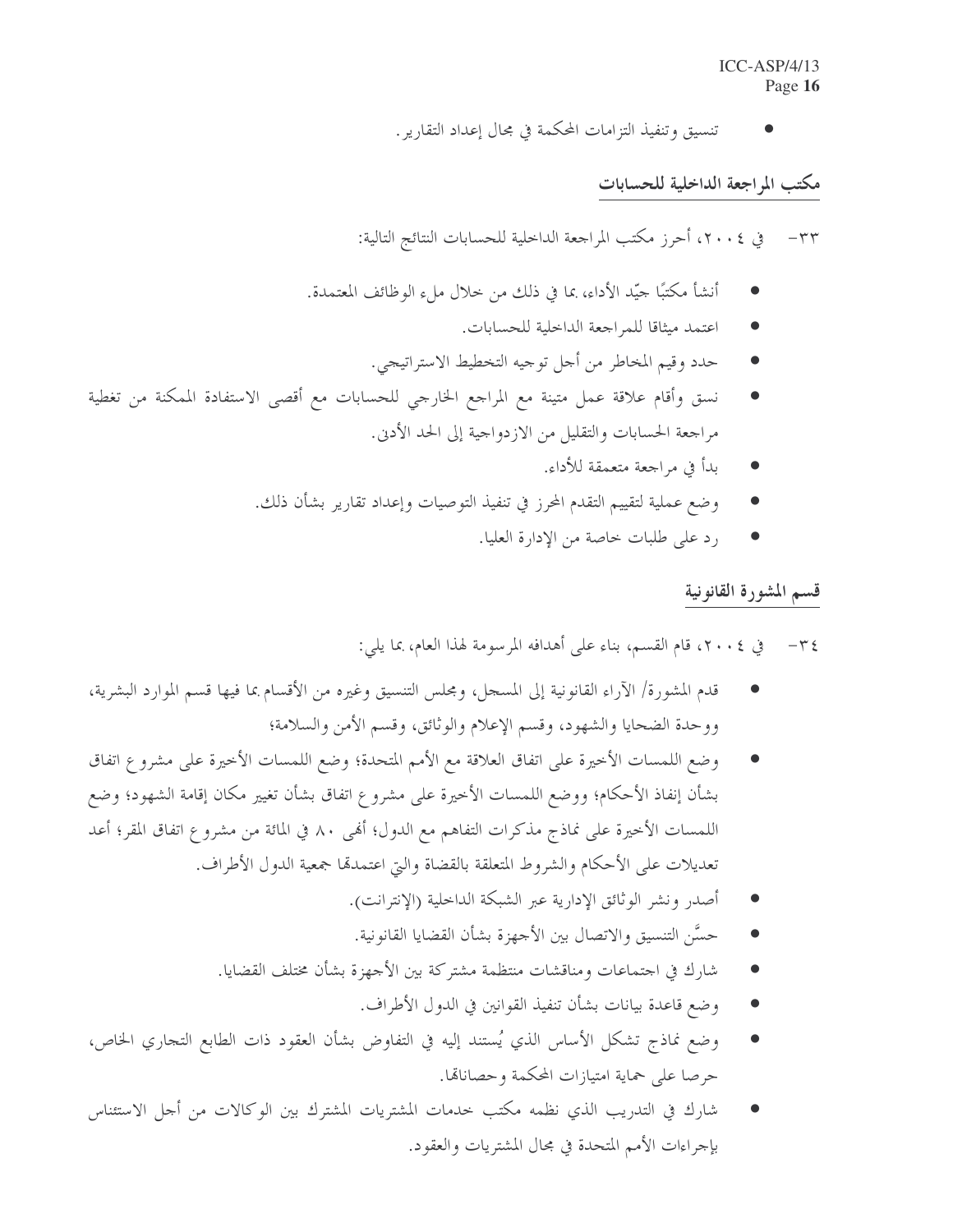شارك في برنامج تثقيفي مستمر في مجال القانون لمواكبة التطورات الحاصلة في مجال القانون.

#### قسم الأمن والسلامة

٣٥– يقدم قسم الأمن والسلامة خدماته إلى المحكمة في مجالات رئيسية ثلاثة هي: الأمن والسلامة في المقر، والأمن والسلامة في الميدان، وأمن المعلومات. وفي ٢٠٠٤، أحرز القسم النتائج التالية في هذه المحالات الثلاثة:

المقبر

- أنشأ مركز مراقبة الأمن، الذي أصبح عاملا بطاقة كاملة، مقدما خدمات الأمن والسلامة ورصد حالات الطوارئ والقدرة على الاستجابة على صعيد المقر بأسره أربعا وعشرين ساعة في اليوم وسبعة أيام في الأسبوع.
	- قام بالتدريب الملائم وبتجهيز جميع أفراد الأمن لأداء مهامهم أو مسؤولياتمم.
	- هيأ بيئة سليمة آمنة للعمل بدون حوادث خطيرة بدنية أو أمنية أو متعلقة بالسلامة.

الأنشطة الميدانية

- أنشأ مكتب الأمن الميداني للبدء في تزويد موظفي المحكمة المسافرين إلى الميدان بما يلزم من مبادئ توجيهية ومشورة وتنسيق.
	- أجرى الاتصالات اللازمة بوكالات أمنية أخرى والاتصالات بالميدان.
		- اقتني ما يلزم من معدات للحماية الشخصية ومعدات للاتصالات.
	- أُجرى تدريبا في مجال الأمن الميداني على تقديم الإسعافات الأولية ومن أجل البقاء على قيد الحياة.

گهن المعلومات

- عيّن محللا لشؤون أمن المعلومات.
- أنشأ منتدى لإدارة أمن المعلومات.  $\bullet$
- أعّد جملة من التعليمات الإدارية استحابة لأمر توجيهي رئاسي يصف التزام المحكمة بإنشاء نظام ملائم لأمن المعلومات.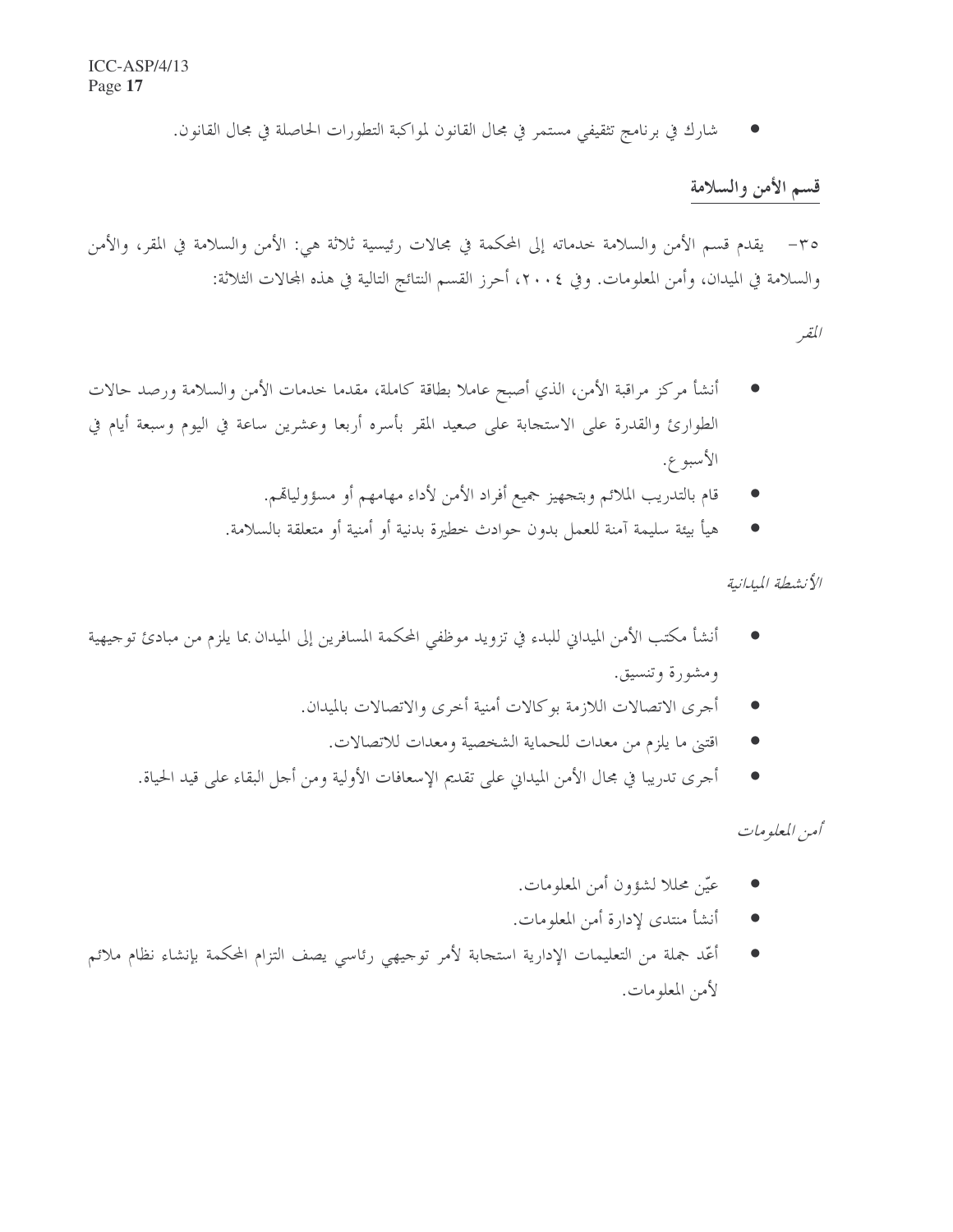$ICC-ASP/4/13$ Page 18

شعبة الخدمات الإدارية المشتركة (مِيزَانِيةِ ٢٠٠٤: كانتِ الشَّعِيةِ جزءا من مكتب نائب المسجل)

مکتب المدیر<br>(میزانیة ٤ • • ٢ : دیوان نائب المسجل)

نظرا لأهمية منصب مدير هذه الشعبة، أولى اهتمام خاص لعملية تعيين منهجية لتحديد أنسب مرشح للمكتب.  $-\tau$ غير أنه تقرر شغلها بمدير مؤقت، نظرًا لأن الحرص على عدم ترك هذه الوظيفة شاغرة لفترة طويلة أكثر من اللازم هو على القدر نفسه من الأهمية. ونتيجة لتطاول عملية التوظيف وعدم وجود المرشح المختار في مرحلة مبكرة، اضطلع المدير المؤقت بالمهام حيّ تشرين الثاني/نوفمبر ٢٠٠٤.

> ويمكن إيجاز الإنجازات الرئيسية في ٢٠٠٤ على النحو التالي. حيث أن المكتب:  $-\tau v$

- وفَّر الإرشاد لرؤساء الأقسام داخل الشعبة.
- أشرف على القرارات المتخذة بشأن الإدارة.
- قيَّم جميع النظم الإلكترونية المقرر العمل ها.
- نسق جميع القضايا المتعلقة بتجديد أماكن العمل المؤقتة وإعادة بنائها داخل المحكمة ومع الدولة المضيفة.
	- أدخل العمل باتفاقات بشأن مستوى الخدمات بين الشعبة ومستعمليها.
		- حرص على تقديم وتدقيق جميع التقارير الصادرة عن الإدارة.
			- أشرف على إعداد مقترح الميزانية لعام ٢٠٠٥.
	- أسدى المشورة وقدم المساعدة في تعيين مدير شعبة الخدمات الإدارية المشتركة.

#### قسم الموارد البشرية

٣٨– في مجال إدارة الموارد البشرية، استمرت المحكمة في مواجهتها لثلاثة تحديات رئيسية في ٢٠٠٤. أولا، ظل تعيين الموظفين متطلبا كبيرا وحاسما لجعل المحكمة جاهزة للعمل. ثانيا، تعين على المحكمة أن تحدد احتياجاقما الخاصة في مجال إدارة الموارد البشرية وأن تضع سياساقما الخاصة بما. ثالثا، تعين عليها أن تستجيب للطلبات المتعددة الجوانب من قبل الموظفين المعينين الذين يتوقعون الرعاية والخدمة الكاملتين اللتين تقدمهما عادة المنظمات الدولية العريقة.

٣٩- وقد أحرز قسم الموارد البشرية النتائج التالية في ٢٠٠٤:

- عيّن موظفين لمدة محددة، وموظفين لمدة قصيرة، وحبراء استشاريين وعددا من الأفراد المتعاقدين.
	- تلقى وفرز ما مجموعه ١١١ ١٢ طلبا لشغل وظائف ثابتة.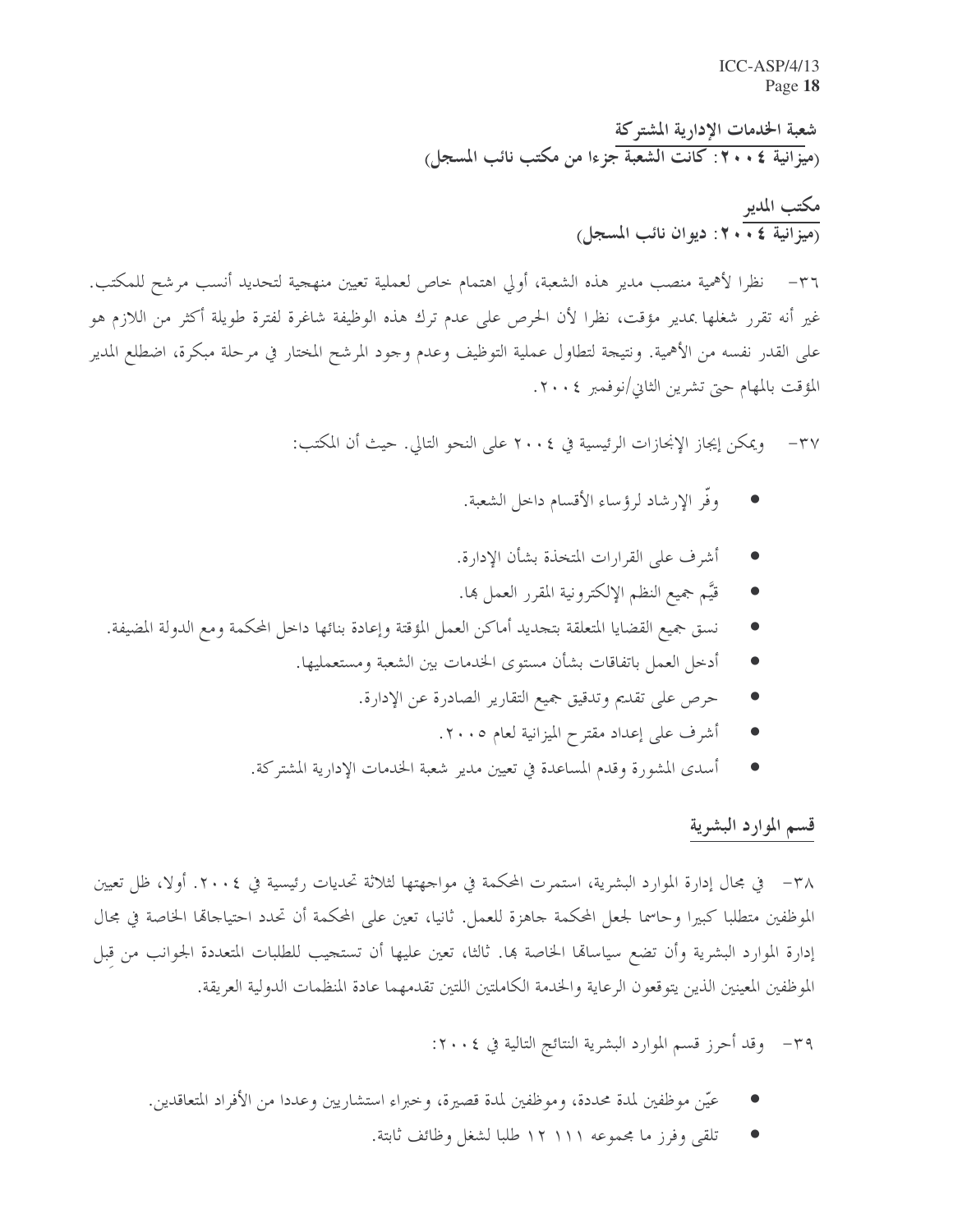- استخدم ١٣٤ متدرباً و١١ مهنيا زائرا.
- نفذ ثلاثة مشاريع هامة شكلت أساسا لسياسات المحكمة في مجال إدارة الموارد البشرية:
	- إعداد النظام الإداري لموظفي المحكمة؛  $\bigcirc$ 
		- وضع نظام لإدارة الأداء وتقييمه؛  $\circ$ 
			- O تصنيف جميع الوظائف الثابتة.
				- بدأ برامج تدريبية.
	- أنشأ وحدة للصحة والرعاية من أجل تطوير المهارات وكفالة رعاية الموظفين.

#### قسم الميزانية والمراقبة (ميزانية ٤ • • ٢ : قسم الميزانية)

٢٠٠٤ النتائج التالية:

- أكمل وثائق الميزانية لعام ٢٠٠٥.
- طور استعمال أسلوب الميزنة على أساس النتائج.
- حافظ على الوضوح والشفافية في عملية وضع الميزانية.
	- رصد المخصصات وراقب أداء الميزانية.

### قسم المالية (ميزانية ٤ × ٢٠: كان القسم جزءا من قسم الخدمات الإدارية)

٤١ - في ٢٠٠٤، قام قسم المالية بالأنشطة التالية:

- وضع اللمسات الأخيرة على مشاريع واختبار المرحلة الأولى من تنفيذ برامجيات النظم والتطبيقات والمنتجات (SAP) المقرر في ١ كانون الثاني/يناير ٢٠٠٥ (تسديد الفواتير المتعلقة بالمشتريات).
- عمل على وضع خطط المرحلة الثانية/أ والثانية/ب من تنفيذ برنامج النظم والتطبيقات والمنتجات –إدارة شؤون المرتبات والسفر.
- نجح في تنظيم نظام مؤقت للمرتبات (بروجين) من أجل القضاء على مخاطر كشف المرتبات اعتمادا على لوائح حدولية في انتظار تنظيم برنامج النظم والتطبيقات والمنتجات.
- نجح في إبلاغ صندوق الأمم المتحدة المشترك للمعاشات التقاعدية بجميع الاشتراكات في المعاش التقاعدي قبل ١ كانون الثاني/يناير ٢٠٠٤ باسم جميع المشاركين في الصندوق قبل ذلك التاريخ، ودفع اشتراكاتهم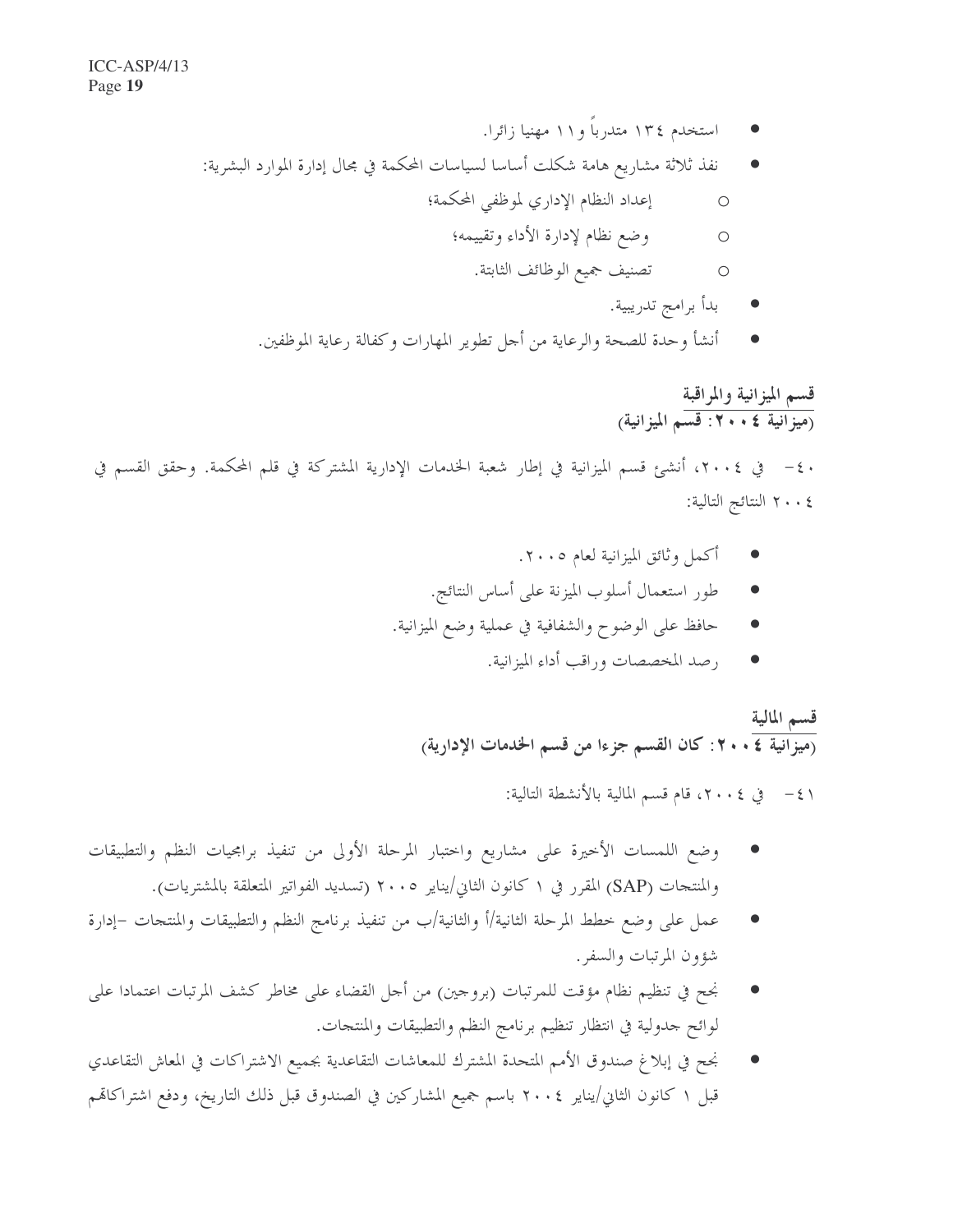مع حصة المنظمة والفائدة المتراكمة التي كانت قد حُجزت في حساب للتوفير فتحته المحكمة لذلك الغرض  $5.7.7.7$ 

- قدم البيانات المالية فيما يتعلق بحسابات المحكمة للفترة المالية الأولى إلى المراجع الخارجي للحسابات ضمن الأحل المحدد وتلقى رأيا إيجابيا مطلقا بشأن مراجعة الحسابات.
- تفاوض بشأن عقد بشروط أفضل مع مصرف محلى لتقديم الخدمات المالية للمحكمة ضماناً لخدمة أفضل في الميدان وفيما يتعلق بالعملات الأجنبية، واستعمال جهاز للصرف الآلي بدون رسوم تيسيرا للحصول على النقد الضروري للمتطلبات التشغيلية وعلى رسوم مصرفية أدبي.
- وضع ونفذ سياسة لاستثمار فائض أموال المحكمة وفقا للنظام المالي والقواعد المالية من أجل الاستفادة أقصى ما يمكن من معدل العائد من فائض الأموال المودعة في الحسابات المصرفية للمحكمة.

#### قسم الخدمات العامة (ميزانية ٢٠٠٤: قسم الخدمات الإدارية)

٤٢ – كان عام ٢٠٠٤ حافلا للغاية بالنسبة لهذا القسم حاصّة أن المحكمة واصلت نموها، ووُضعت سياسات وإجراءات واقتُنيت سلع ومعدات. وشاركت جميع الوحدات في تطوير العمليات الخاصَّة ببرنامج النظم والتطبيقات والمنتجات وبنظام TRIM.

#### وحدة السفر

- أكدت الإجراءات والسياسات المتعلقة بقضايا البروتوكول.
	- أنشأت علاقات متينة مع شركات الطيران.
	- حسنت الخدمات المقدمة إلى جميع موظفى المحكمة.

#### وحدة اللوجستيات والنقل

- أنشأت المستودع ومرافق الاستلام والتفتيش في ساتورنوسترات.
- ساعدت في التحقق من القائمة المرجعية وطلب السلع الخدمات للمكاتب الميدانية.
	- دعمت الطرق الاعتيادية للتوريد.
	- أدارت شؤون أسطول المركبات.

#### وحدة إدارة المرافق

- نفذت وتابعت عمليات التجديد في ساتورنوسترات.
- رصدت التقدم المحرز وقدمت توصيات لإكمال الجناح (D) والدائرة التمهيدية.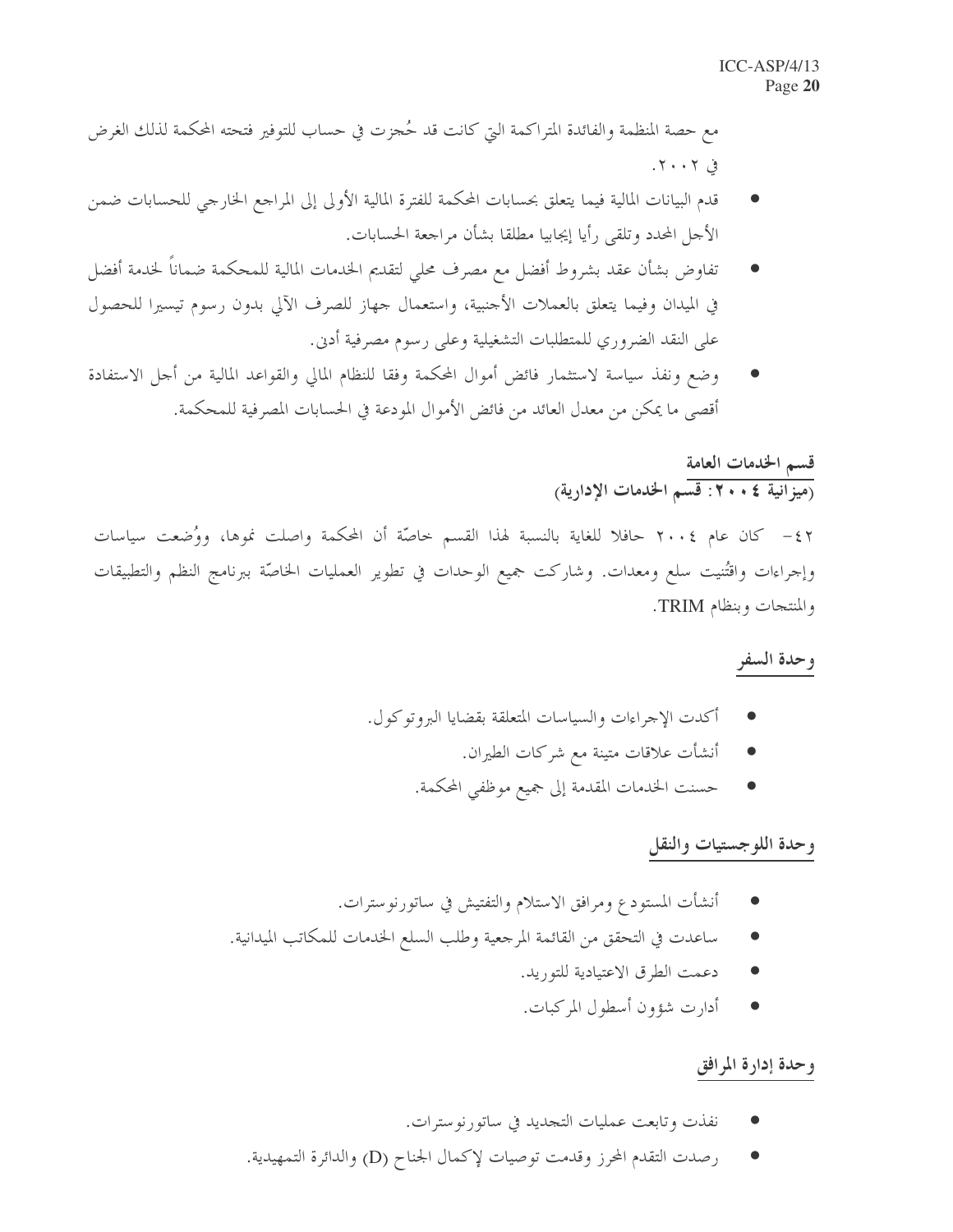- صممت قاعة المحكمة رقم ٢ ورصدت التقدم المحرز بصددها.
- خططت ونفذت عمليات التجديد والتغيير التي أجريت على الجناح (C).
	- ساعدت في اختيار المكاتب الميدانية.
- أشرفت على أعمال التجديد التي أحريت على الجسر في الطابقين الرابع عشر والخامس عشر.
	- نفذت الخطة الرئيسية لمبني آرك (Arc) ووضعت ونفذت مشروع الغرفة المخدم.
		- رصدت عقود صيانة مبني آرك (Arc).

وحدة إدارة الوثائق

- وضعت السياسات والإجراءات المتعلقة بالوصول إلى المعلومات وبأمنها، وبمسك الوثائق، والتصرف فيها وحفظها ومضمولها، وإدارة البريد الإلكتروين.
- احتبرت نظام TRIM إزاء معايير القبول؛ واحتبرته ونفذته بشكل شمل جميع الحواسيب المكتبية  $\bullet$ للموظفين.
	- صاغت خططا لتصنيف الأعمال المتعلقة بالمهام الإدارية وأدخلتها ضمن تدابير نظام TRIM.
		- أعدت ونظمت تدريبا بشأن نظام TRIM لفرز الوثائق.
- حسنت خدمات ومعدات البريد وأصلحت إجراءات مناولة الرسائل، بما في ذلك الإجراءات التي تتبع في حالة تلقي مواد ملوثة وذلك بالتنسيق مع قسم الأمن والسلامة والسلطات المحلية.

#### قسم تكنولوجيات المعلومات والاتصالات

في ٢٠٠٤، اتخذ قسم تكنولوجيات المعلومات والاتصالات خطوات لإنشاء هيكل أساسي سليم وآمن  $-\xi \tau$ للمحكمة من أجل استعمال تكنولوجيا المعلومات بشكل فعال والاستفادة أقصى ما يمكن من نظم المعلومات بالنسبة لجميع أجهزة المحكمة. وقد تحقق ذلك من خلال ما يلي:

- توفير هيكل أساسى تقيئ موحد، يشمل حاسوبا مكتبيا حديثا ونظاما مكتبيا رديفا، ومجموعة من خوادم ويندوز وإقامة هيكل أساسي لوسائط الإعلام وللبرامج السمعية البصرية. ويزود ذلك المستعمل النهائي بأدوات سهلة الاستعمال وموحدة وتتسم بالفعّالية؛
- تقديم مجموعة تطبيقات عالية الاستعداد لبرنامج النظم والتطبيقات والمنتجات وشبكة لأماكن التخزين لبرنامج النظم والتطبيقات والمنتجات و نظام TRIM، مما يمكن من الحصول على حيز كاف للتخزين ويقدم ضمانات على مستوى الخدمة؛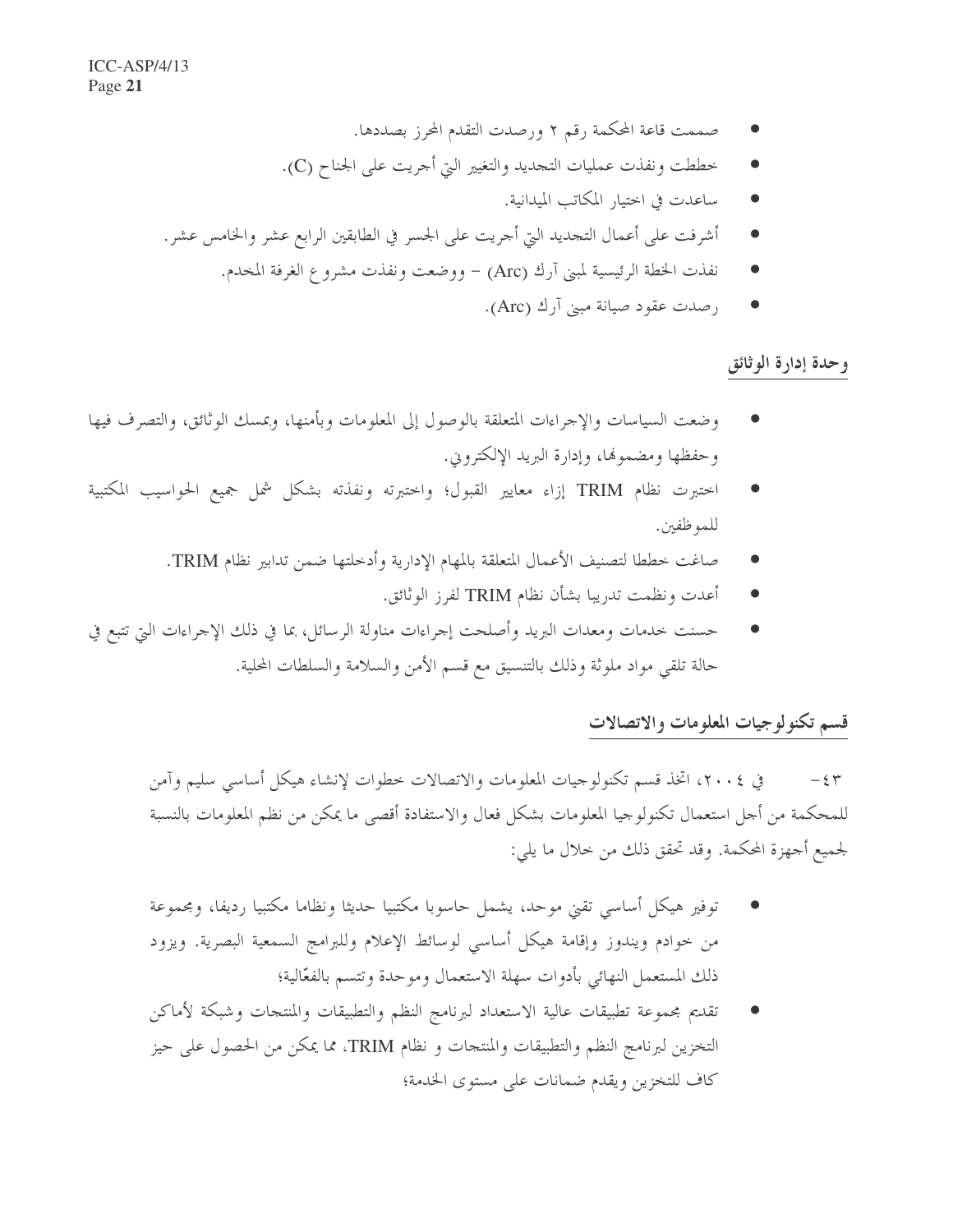- تركيب شبكة ثابتة بقوة ١٠٠ ميغابايت في الثانية على حواسيب المستعملين المكتبية، مما يسمح بالاتصال والتواصل بسرعة وبكفاءة. ويشمل ذلك الفصل الافتراضي للشبكة والفصل المادي للتطبيقات حرصا على تلبية متطلبات السرية لجميع الأجهزة؛
- تقديم بروتوكول للتكلم عبر الإنترنت، وإرسال الفيديو عبر الإنترنت وعقد المؤتمرات عن بعد، حيث يعد ذلك أسلوبا فعالا من حيث التكلفة في مجال الاتصالات السلكية واللاسلكية؛
- تركيب سلسلة من برامجيات التطبيقات الإدارية المجمعة (نظام ERP) من أحل الإدارة المالية والمشتريات؛
	- تركيب نظام لإدارة الوثائق (TRIM)؛
	- إبرام اتفاقات دعم مع مختلف الموردين لإتاحة الاستمرارية في الخدمة.

قسم المشتريات <sub>(</sub>ميزَّانية ٢٠٠٤: كان القسم جزءا من قسم الحدمات الإدارية)

- للمحكمة. وقد عمل القسم بنجاح في ٢٠٠٤ بتشكيلته الحالية المكونة من موظف من الفئة الفنية وأربعة من موظَّفي فئة الخدمات العامة. وحقق القسم وفورات كبيرة في التكاليف طلية عمله في ٢٠٠٤ دون ملء وظيفتين من الفئة الفنية (وظيفة برتبة ف-٤ لرئيس القسم ووظيفة برتبة ف-٢ لرئيس وحدة العقود).
	- 6 > وفي ٢٠٠٤، قام القسم بما يلي:
	- تر شيد وترجمة عمليات الشراء إلى إجراءات تشغيلية موحدة.
- خطط وأقام علاقة وظيفية بين عمليات الشراء والنظام الجديد لتخطيط موارد المؤسسة (برنامج النظم والتطبيقات والمنتجات).
	- أعد وأتم مشروع الوثيقة المتعلقة بتشكيل برنامج النظم والتطبيقات والمنتجات.
		- جهز ٧٥٤ أمر شراء و٤٥ عقدًا بقيمة إجمالية ٢٠,١ مليون يورو.

#### شعبة خدمات المحكمة

.<br><sub>(</sub>ميزانية ٢٠٠٤: كانت تُدعى قسم الإدارة القضائية وتشكل جزءا من قسم حماية الشهود ومشاركة الضحايا

٤٦ – أنشئت شعبة خدمات المحكمة في ٢٠٠٤. وقبل إعادة الهيكلة التي شهدها قلم المحكمة، تم تجميع مهام هذه الشعبة ومهام شعبة الضحايا والدفاع ضمن قسم الإدارة القضائية في برنامج نائب المسجل. وتجدر الإشارة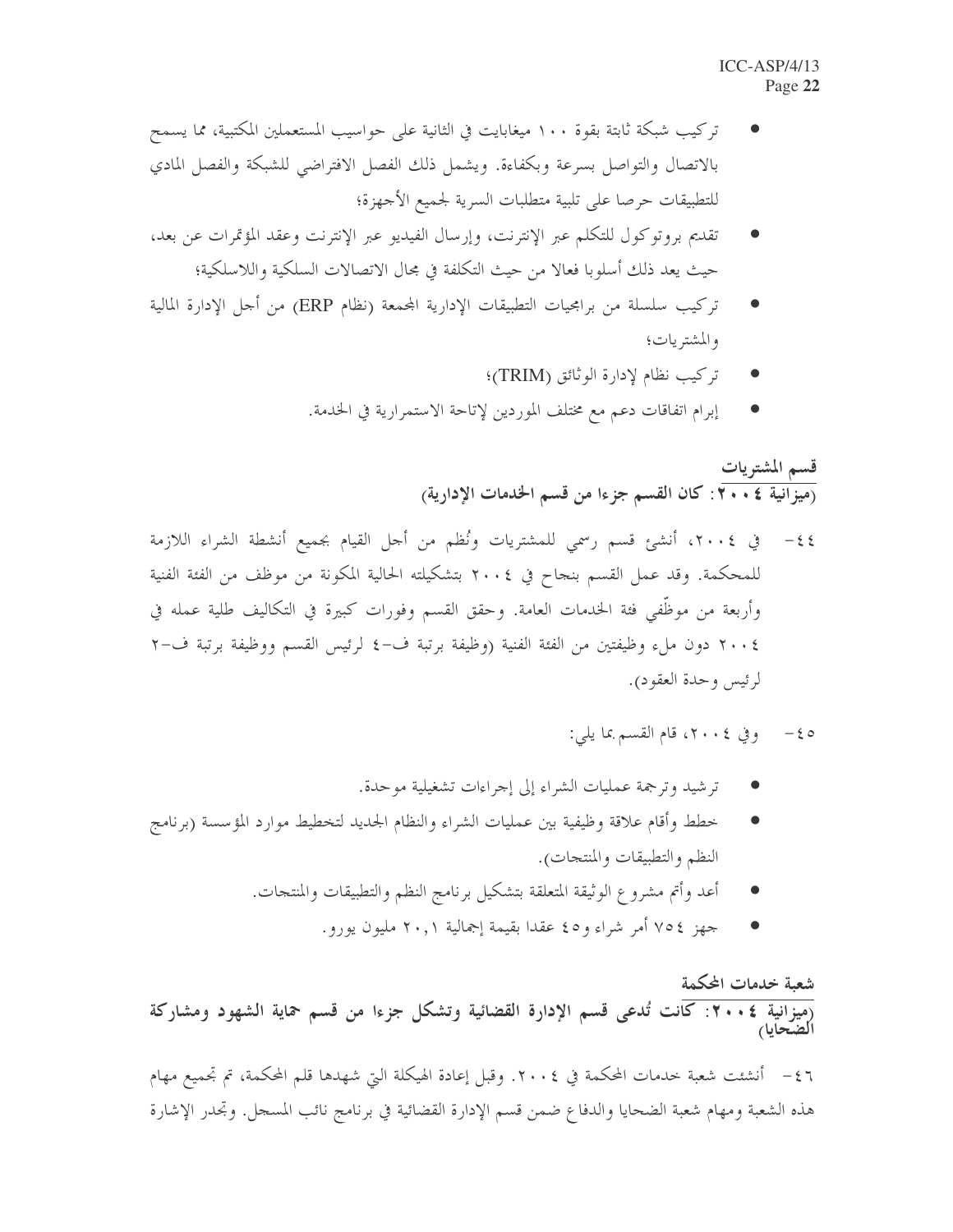إلى أن رئيس الشعبة قام، في غياب الأنشطة المتوقعة للمحكمة، بتقديم مساعدة كبيرة لإرساء الوجود الميداني وعرض مشروع التصميم المعماري لأماكن العمل الدائمة.

قسم إدارة المحكمة (ميزانية ٤ • • ٢: كان القسم جزءا من قسم الإدارة القضائية) ٤٧ - أُسند لقسم إدارة المحكمة جزء من المهام المُسندة إلى قسم الإدارة القضائية. وأعيد منذئد تسمية قسم الإدارة القضائية لتصبح شعبة حدمات المحكمة المؤلفة من أربعة أقسام، منها قسم إدارة المحكمة. وتجدر الإشارة إلى أن معظم المهام المخططة لقسم إدارة المحكمة يستند إلى افتراض بدء الإجراءات اعتبارا من ٢٠٠٤. غير أن الأنشطة القضائية لم تبدأ كما خُطط لها في البداية. وفي ٢٠٠٤ قام القسم بما يلي:

المسائل القانونية

- شارك في وضع لوائح قلم المحكمة، لا سيما الفصل المتعلق بقضايا إدارة المحكمة.
	- ساعد الشعبة التمهيدية في إعداد مشاريع الأوامر.

بناء قاعتي المحكمة (الدائرة التمهيدية، القاعة ١ والقاعة ٢)

- خطط ونفذ عملية شراء معدات سمعية بصرية ومعدات تكنولوجيا المعلومات لقاعتي المحكمة لاستعمالها مستقبلا وفقا للقواعد، وقدم المساعدة إلى أقسام أخرى، وإلى فرقة العمل التابعة للمحكمة الجنائية الدولية، ووكالة غالييما للاستشارة التقنية، ووزارة الإسكان والتخطيط والبيئة الهولندية، ووزارة الخارجية الهولندية.
- شارك في احتيار المرافق الأساسية من المعدات السمعية البصرية ومعدات تكنولوجيا المعلومات والاتصالات عبر السواتل لكي تُستخدم "في الميدان" وفي المكاتب الميدانية.

نظام المحكمة الالكتيرونية

شارك في أفرقة عاملة لتحديد المتطلبات لمحكمة إلكترونية متكيفة مع قواعد المحكمة الجنائية الدولية وفي فريق تركيز على نظام إدارة الوثائق الإلكترونية، وحضر اجتماعات تفاعلية بشأن مرافق إدارة التخزين (إعداد السياسات).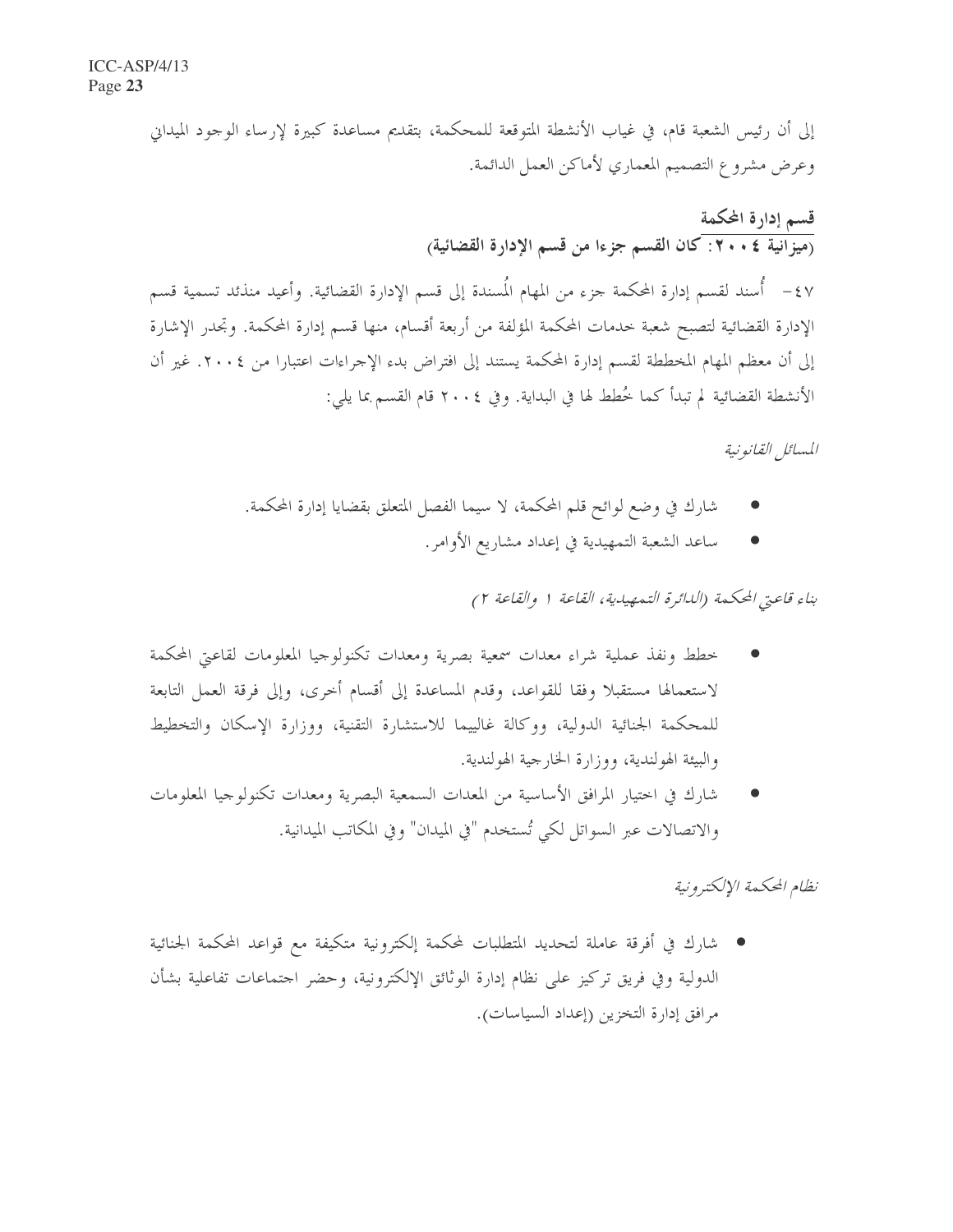تسجيل وثائق المحكمة

صاغ إجراءات للتسجيل (في انتظار وضع اللمسات الأخيرة على مشروع لوائح قلم المحكمة)؛ ووفر ما يلزم للتسحيل التشغيلي، والحماية والتخزين؛ وقدم عروضا إلى الهيئة القضائية، ومكتب المدعى العام وشعبة حدمات المحكمة/شعبة الضحايا وموظفي الدفاع.

### قسم الاحتجاز

السياسات والقواعد واللوائح المتعلقة بالاحتجاز. وحيث لم يسلم حتى الآن أحد إلى مقر المحكمة عملا بأمر بإلقاء القبض، لم تتحقق الأهداف المرتبطة بشكل مباشر بتقديم الخدمات إلى الأشخاص المحتجزين. وقد قام القسم بما يلي:

- قيَّم خطط بناء المركز الدائم للاحتجاز وقدم اقتراحا نمائيا إلى المسجل.
- قيَّم بعض الخيارات المتعلقة بإنشاء مركز مؤقت للاحتجاز بينما لا تزال الخيارات النهائية قيد الاعداد.
- أقام اتصالات مع مؤسسات معنية بظروف الاحتجاز وحماية حقوق الإنسان بمدف وضع برامج تدريبية لفائدة موظفى الاحتجاز.

#### قسم الترجمة الفورية والترجمة التحريرية في المحكمة <sub>(</sub>ميزانية ٢٠٠٤: كان القسم جزءا من قسم الإدارة القضائية)

حزيران/يونيه ٢٠٠٤ في مقر المحكمة ووضع برنامج لاعتماد المترجمين الفوريين الميدانيين بالاشتراك مع مكتب المدعى العام. وفي أواسط عام ٢٠٠٤، أصبحت وحدة الترجمة الفورية والترجمة التحريرية قسما. وعلاوة على ذلك قام القسم بما يلي:

واصل تقديم الخدمات اللغوية إلى هيئة الرئاسة، والدوائر وقلم المحكمة (ترجمة فورية للدورات التدريبية، والجلسات الإعلامية والمحاضرات لمكتب المدعى العام) وقدم دعما كاملا في مجال الترجمة التحريرية والترجمة الفورية إلى أمانة جمعية الدول الأطراف إلى أن عينت فريقا مؤقتا خاصًّا هِا للترجمة. وإجمالًا، قدمت خدمة الترجمة الفورية إلى ١٣٧ نشاطاً في المقر وفي الخارج (من كانون الثاني/يناير إلى كانون الأول/ديسمبر ٢٠٠٤).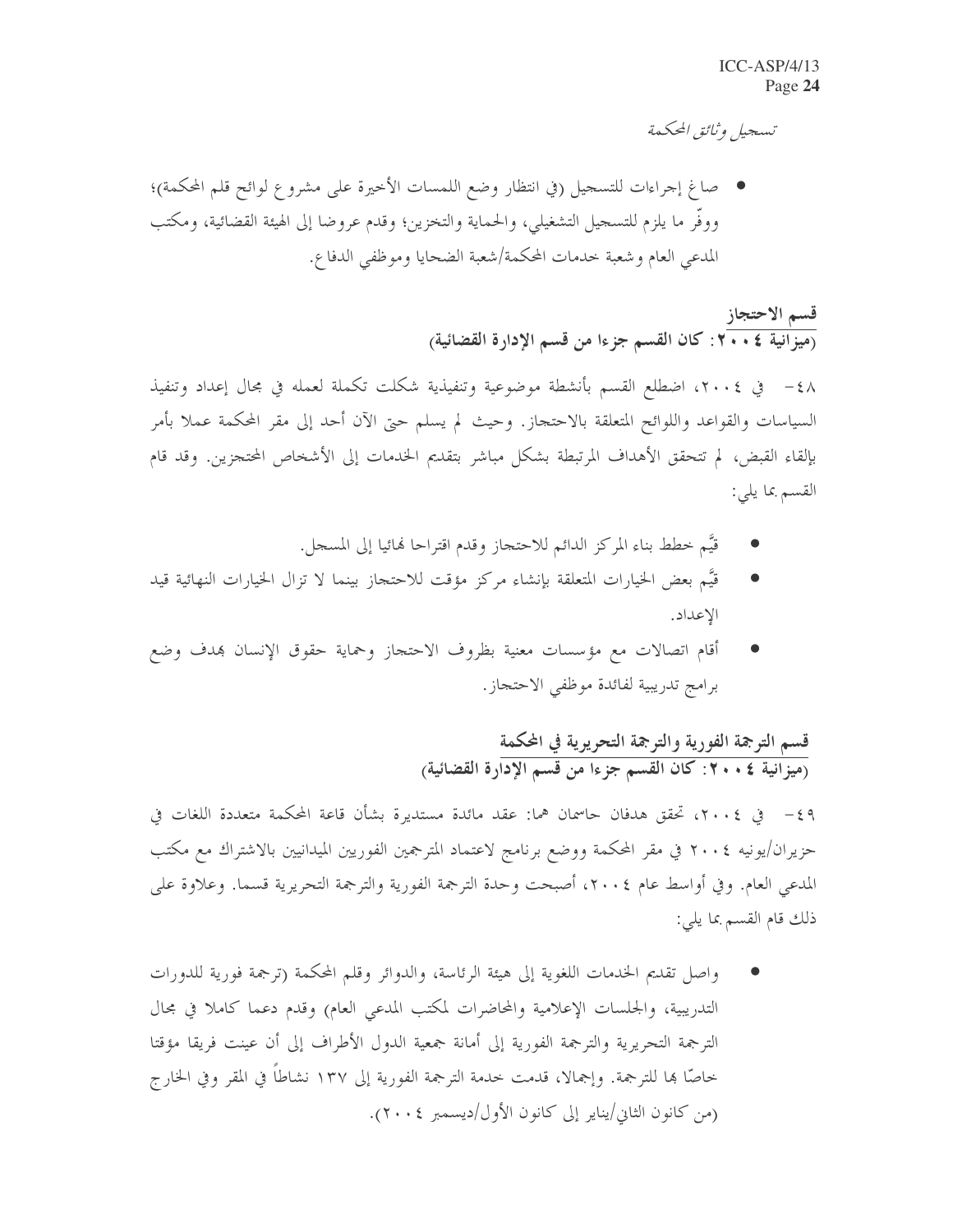- وضع إجراءات واضحة لطلب الترجمة والمراجعة والتحرير والترجمة الفورية ونشَرها في الشبكة الداخلية (الإنترانت).
- بحث في الإجراءات والأنشطة والمقاييس المتعلقة بالخدمات اللغوية في منظمات دولية أخرى عبر إيفاد بعثات وإجراء اتصالات هاتفية وعبر البريد الإلكتروين.
- وضع توجيهات للمترجمين الفوريين كأساس للوائح قلم المحكمة وأعد إجراءات لتدفق العمل كأساس للإجراءات التشغيلية الموحدة.
- اضطلع ببعثات للبحث لدى المنظمة البحرية الدولية، والمفوضية الأوروبية (المديرية العامة للترجمة الفورية والمديرية العامة للترجمة التحريرية)، والاتحاد الدولي للاتصالات السلكية واللاسلكية، ومنظمة التجارة العالمية، والمنظمة العالمية للملكية الفكرية والمنظمة العالمية للأرصاد الجوية ومكتب الأمم المتحدة في فيينا ومحكمة العدل الأوروبية.
	- أقام علاقات تعاون مع مدرسة الترجمة التحريرية والفورية في حنيف ومع جامعة ويستمنستر.
- أوفد بعثات استطلاعية وتنفيذية إلى كامبالا في تشرين الأول/أكتوبر ٢٠٠٤ وإلى كينشاسا في كانون الأول/ديسمبر ٢٠٠٤ من أجل إجراء مقابلات وفرز في الترشيحات والبدء في تدريب المر شحين للوظائف بصفتهم مترجمين فوريين ميدانيين.
- حضر المؤتمرات التالية: مؤتمر الجامعات عقدته الدائرة المشتركة للترجمة الفورية والمؤتمرات، في بروكسيل (المديرية العامة للترجمة الفورية في المفوضية الأوروبية)؛ والاجتماع المشترك بين الوكالات بشأن الترتيبات اللغوية، والوثائق والمنشورات، وهو مؤتمر استضافته الدائرة المشتركة للترجمة الفورية والمؤتمرات التابعة للمديرية العامة للترجمة الفورية، بروكسيل؛ واحتماع مشترك بين الوكالات بشأن الترجمة والمصطلحات بمساعدة الحاسوب، وهو مؤتمر استضافته الوكالة الأوروبية للفضاء، باريس.
- نظم تدريبا لموظفي القسم أشرف عليه موظف من القسم وحبراء استشاريون حارجيون بشأن عدد من القضايا القانو نية والمصطلحية.

#### وحدة الضحايا والشهود (ميزانية ٢٠٠٤: كانت الوحدة جزءا من قسم حماية الشهود ومشاركة الضحايا)

٥٠ – في ميزانية ٢٠٠٤، كانت وحدة الضحايا والشهود تشكل حزءا من قسم حماية الشهود ومشاركة الضحايا. غير أن وحدة الضحايا والشهود أصبحت فيما بعد حزءا من شعبة حدمات المحكمة. وفي ٢٠٠٤، قامت الوحدة بما يلي:

أنشأت قدرة تشغيلية لاستقبال الشهود في لاهاي وتقديم الدعم والحماية لهم — وقد تمَّ اختبار هذه القدرة ببت القضية الأولى مباشرة في تشرين الثاني/نوفمبر ٢٠٠٤.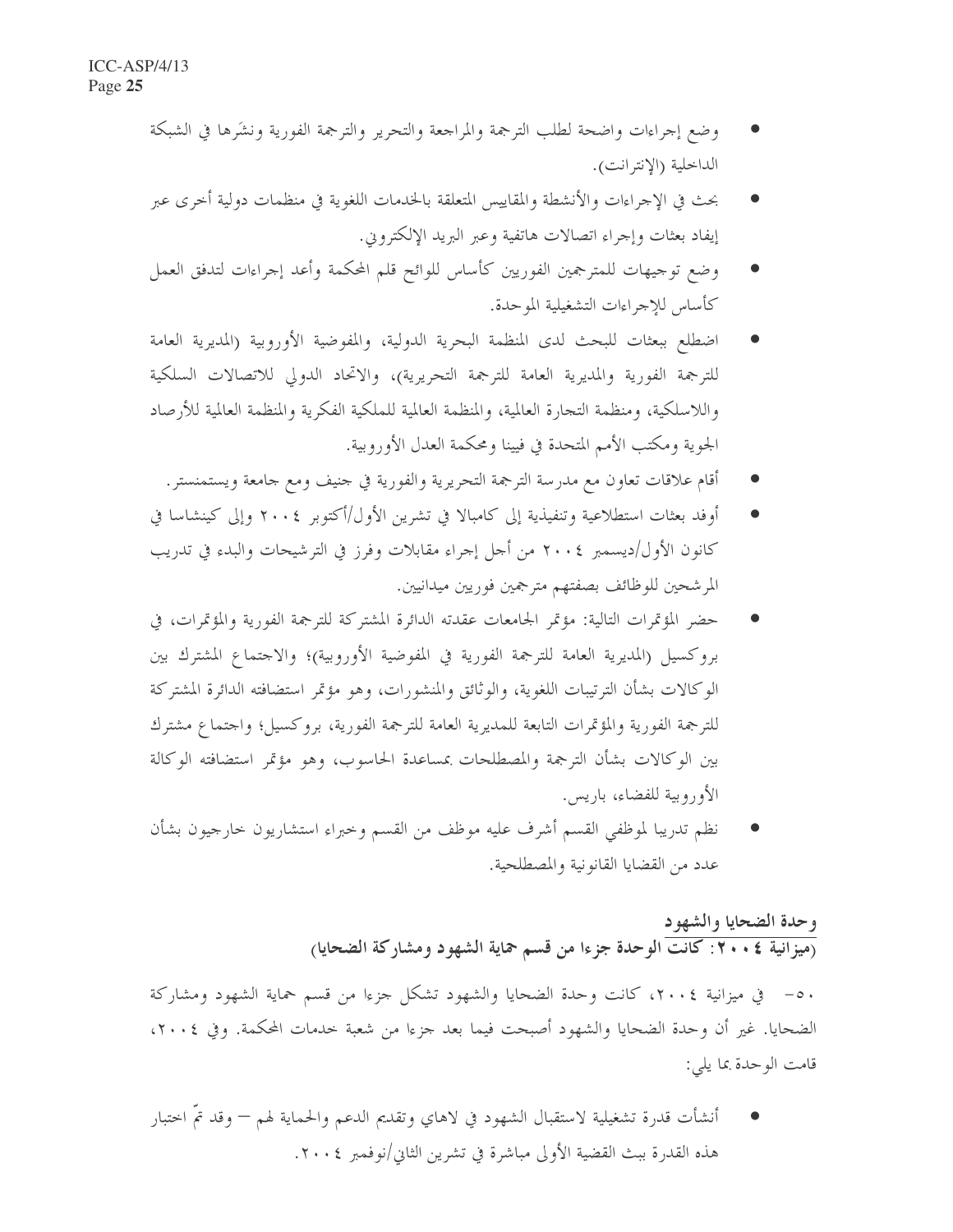- صاغت إجراءات لحماية الشهود وأقامت اتصالات مع شبكات دولية لحماية الشهود.
- بدأت اتصالات مع أزيد من ٥٠ دولة طرفاً لإبرام اتفاقات لإعادة توطين الشهود وأبرمت عددا من هذه الاتفاقات.
	- بدأت في تطوير القدرة الميدانية في أوغندا.
- أنشأت شبكة من مقدمي الرعاية الصحية (مستشفيات، وأطباء أسنان، وأطباء، وأحصائيو أمراض النساء، ومختبرات) في لاهاي.

#### قسم الإعلام والوثائق

مكتب الرئيس<br>(ميزانية ٢٠٠٤: كان المكتب جزءا من قسم الإعلام والوثائق) ٥١ – أنشئ مكتب الرئيس في عام ٢٠٠٤ نتيجة عملية إعادة هيكلة جرت داخل قلم المحكمة، وُضع بموجبها القسم تحت السلطة المباشرة للمسحل. وفيما يلي الإنحازات الرئيسية لمكتب الرئيس:

- تعيين الموظفين الأساسيين؛
- إعادة تنظيم المهام داخل القسم الجديد.

#### المكتبة ومركز الوثائق

(ميزانية ٢٠٠٤: كان المركز جزءا من قسم الإعلام والوثائق)

٥٢ – تم في ٢٠٠٤، إنشاء المكتبة ومركز الوثائق كوحدة تابعة لقسم الإعلام والوثائق. وقبل إعادة الهيكلة، كانت جميع مهام الوحدة تقع ضمن احتصاص قسم الإعلام والوثائق، الذي ظل تحت سلطة نائب المسجل بخلاف رئيس القسم. وفي ٢٠٠٤، وتم على صعيد المكتبة ومركز الوثائق ما يلي:

- تكوين مجموعات من الكتب، تضم ٩٢٩ ٢ عنوانا وما يزيد على ٦ ٠٠٠ مجلد ذي صلة بعمل المحكمة، وأزيد من ٣٨٠ اشتراكا في إصدار سلسلية والوصول إلى ما يزيد على ٤٠ قاعدة للبيانات.
- إنشاء هيكل أساسى يقدم خدمات المكتبة والوثائق المرجعية ويعمل بنظام لتكنولوجيا المعلومات ينقاد للمستعمل سهل الاستخدام.
	- السعى لإبرام اتفاقات تعاون مع مكتبات قانونية تابعة لمؤسسات أكاديمية.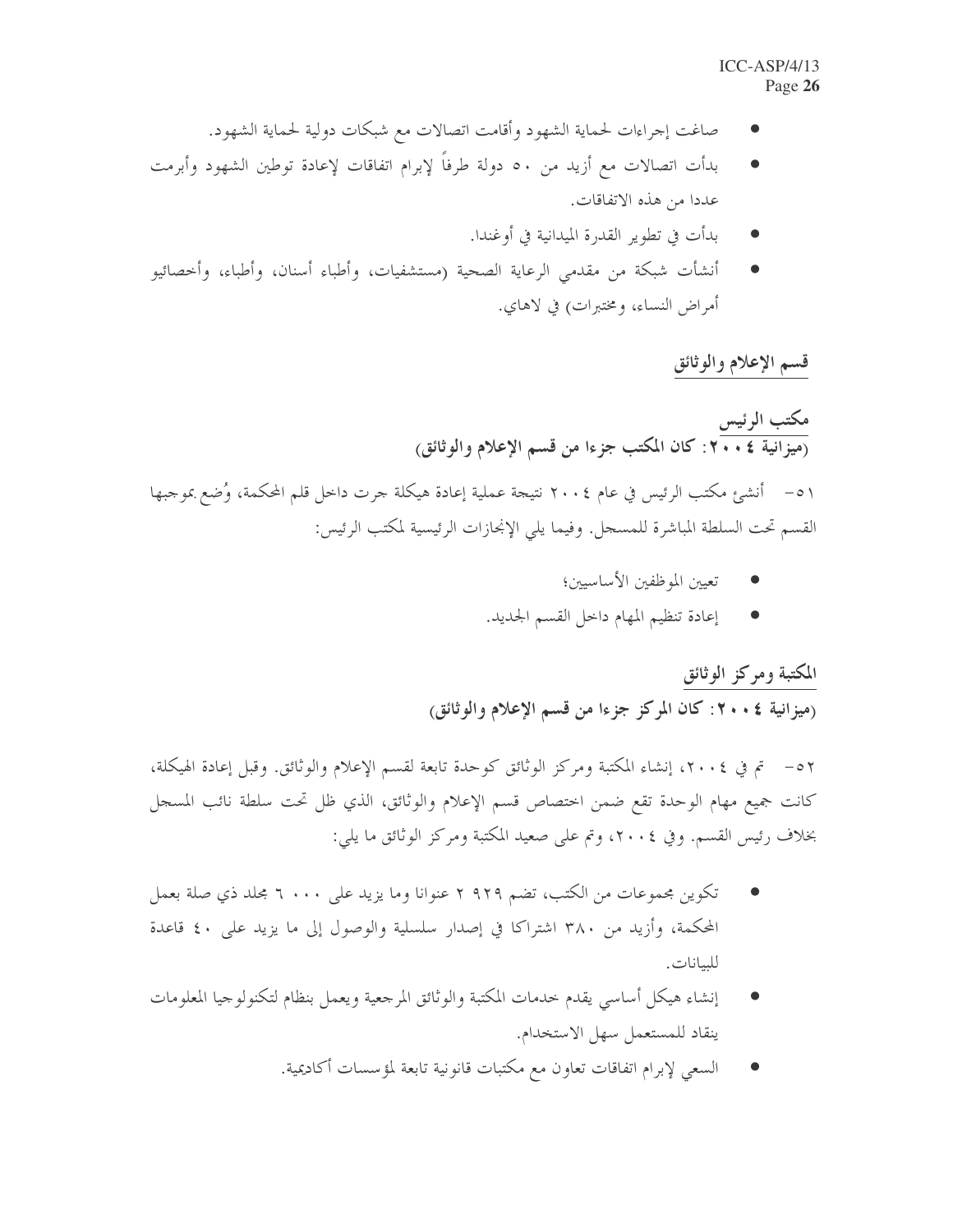- وضع المرحلة الأولى من نظام مناسب لإدارة المكتبة يقوم على استخدام الحاسوب، ويتضمن نماذج للتوزيع والتصنيف، وللسلسلات، والمقتنيات، كما وضع المصنف الإلكتروني لإتاحة الوصول للجمهور .
	- إنشاء شبكة داحلية (إنترانت) آمنة للمكتبة وحدمةً لتقديم الوثائق.
- إنشاء خدمة للمراجع في المكتبة مع تقديم المواد في الوقت المناسب، وفي الشكل المطلوب إلى موظفى المحكمة. وقد قُدر عدد الاستفسارات من أجل الحصول على المعلومات (بالبريد الإلكتروين، وشخصيا، وبالهاتف) بأزيد من ٣٥٠٠ استفسار في خلال ٢٠٠٤.

وحدة الإعلام (ميزانية ٤ . ٢٠ : كانت الوحدة جزءا من قسم الإعلام والوثائق)

٥٣ – أنشئت وحدة الإعلام في شكل وحدة تابعة لقسم الإعلام والوثائق في ٢٠٠٤. وقبل إعادة الهيكلة، كانت جميع مهام الوحدة تدحل في اختصاص قسم الإعلام والوثائق، الذي ظل تحت سلطة نائب المسجل بخلاف رئيس القسم. وفي ٢٠٠٤، قامت وحدة الإعلام بما يلي:

- استهلت أنشطة أساسية في مجال الاتصال، حيث أقامت اتصالات مع المنظمات غير الحكومية والصحفيين في جمهورية الكونغو الديمقراطية. ونُظمت حلقة عملٍ في كانون الأول/ديسمبر في كينشاسا.
- أعدت ووزعت طائفة من المنتجات الإعلامية الأساسية من قبيل شريط فيديو عن المؤسسة، وملصقات وصحف وقائع تُرجمت إلى الإنكليزية والفرنسية والسواحلية واللينغالا.
- أصدرت نشرة إحبارية شهرية للمحكمة الجنائية الدولية تُوزَّع في شكل رقمي على جميع الجهات التي هي على صلة بقسم الإعلام والاتصال.
	- أصدرت استعراضا يوميا وأسبوعيا للصحافة من أجل الاستخدام الداخلي.
- وزعت الوثائق الأساسية للمحكمة (نظام روما الأساسي والقواعد الإجرائية وقواعد الإثبات).
	- نظمت حلقتين دراسيتين بشأن جمهورية الكونغو الديمقراطية وأوغندا لأغراض داحلية.
- حسنت الموقع الشبكي على الإنترنت. فظهر موقع بتصميم جديد ومظهر جديد في تشرين الثاني/نوفمبر. وهو سهل الاستعمال ويتضمن المزيد من المحتويات باللغة الفرنسية وحُسنت النصوص أيضا.
- وضعت برنامجا لزيارات أماكن عمل المحكمة. ونسقت عملية تنظيم المحاضرات والجلسات الإعلامية لفائدة مجموعات في المحكمة ونظمت بضع زيارات رفيعة المستوى.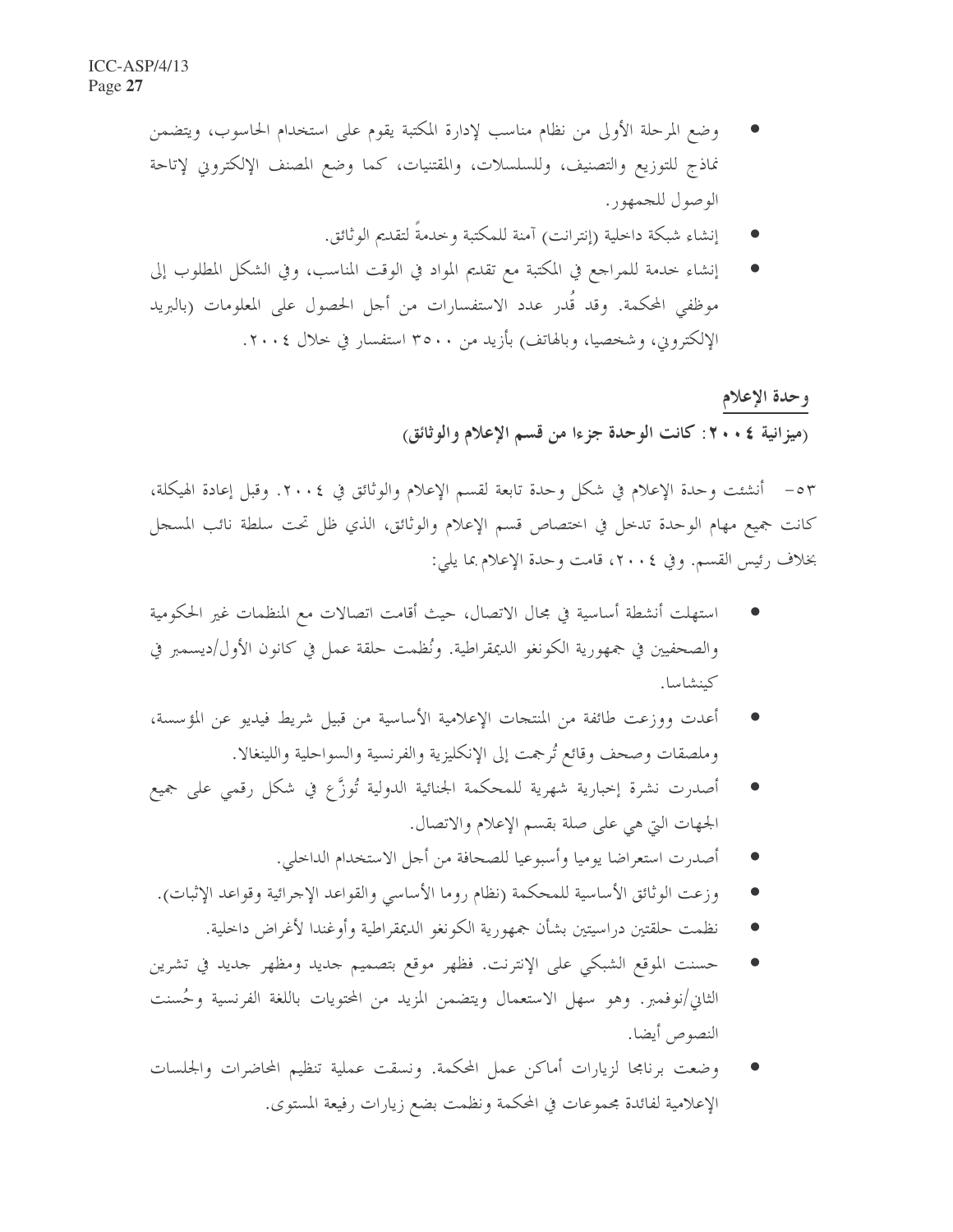#### $ICC-ASP/4/13$ Page 28

أنشأت قاعدة بيانات كاملة وشبكة من الصحفيين والمنظمات غير الحكومية في جميع أنحاء العالم.

> شعبة الضحايا والدفاع (ميزانية ٢٠٠٤: كانت الشعبة جزءا من قسم حماية الشهود ومشاركة الضحايا)

### مكتب الرئيس

٤٥- أنشئت شعبة الضحايا والدفاع للتصدي لحجم الأعمال المتزايد في مجالي الدفاع والضحايا. وعلى ضوء إعادة الهيكلة الداخلية، تم شغل وظيفة رئيس الشعبة في آب/أغسطس ٢٠٠٤.

#### قسم دعم الدفاع

قواعد تحديد المعايير الموضوعية المتعلقة بقرارات المحامين، وإنشاء نظام لرصد الرسوم والعمل على الحفاظ على تكافؤ الشروط، وترتيب التدريب للمحامين. وتمثلت النتيجة المتوقعة لعام ٢٠٠٤ في "إتاحة الفرص المتكافئة" لأفرقة الدفاع أمام القضاء. وفيما يلي الإنحازات الرئيسية للقسم فيما يتعلق بالأولويات المقترحة:

- وضع اللمسات الأخيرة على النظام المقترح لدفع أتعاب المحامي في إطار المساعدة القانونية التي تسدد تكاليفها المحكمة (المعونة القانونية) وإحالة هذا النظام إلى جمعية الدول الأطراف؛ ويولى هذا النظام اهتماما خاصا لمبدأ تكافؤ الفرص المتاحة لطرفي الادعاء؛
	- المشاركة في عدة دورات تدريبية على مستويات مختلفة.

٥٦ – رغم الالتماس من بعض المحامين أن يكونوا موحودين في عين المكان تلبية لطلب من مكتب المدعى العام، لم يُعين أحد منهم لمساعدة الأشخاص المؤهلين للحصول على المساعدة القانونية بموجب النظام الأساسي والقواعد الإجرائية وقواعد الإثبات.

#### قسم مشاركة وتعويض الضحايا

٥٧ – أنشئ قسم مشاركة وتعويض الضحايا في ٢٠٠٤ وضّم إلى شعبة حديدة للضحايا والدفاع كجزء من عملية إعادة هيكلة جرت في خلال العام. وقد أسندت إلى القسم الجديد المهام الموصوفة في البرنامج الفرعي ٣٢٨٠ (قسم حماية الشهود ومشاركة الضحايا) في الميزانية المعتمدة لعام ٢٠٠٤ والتي لها صلة بمشاركة وتعويض الضحايا.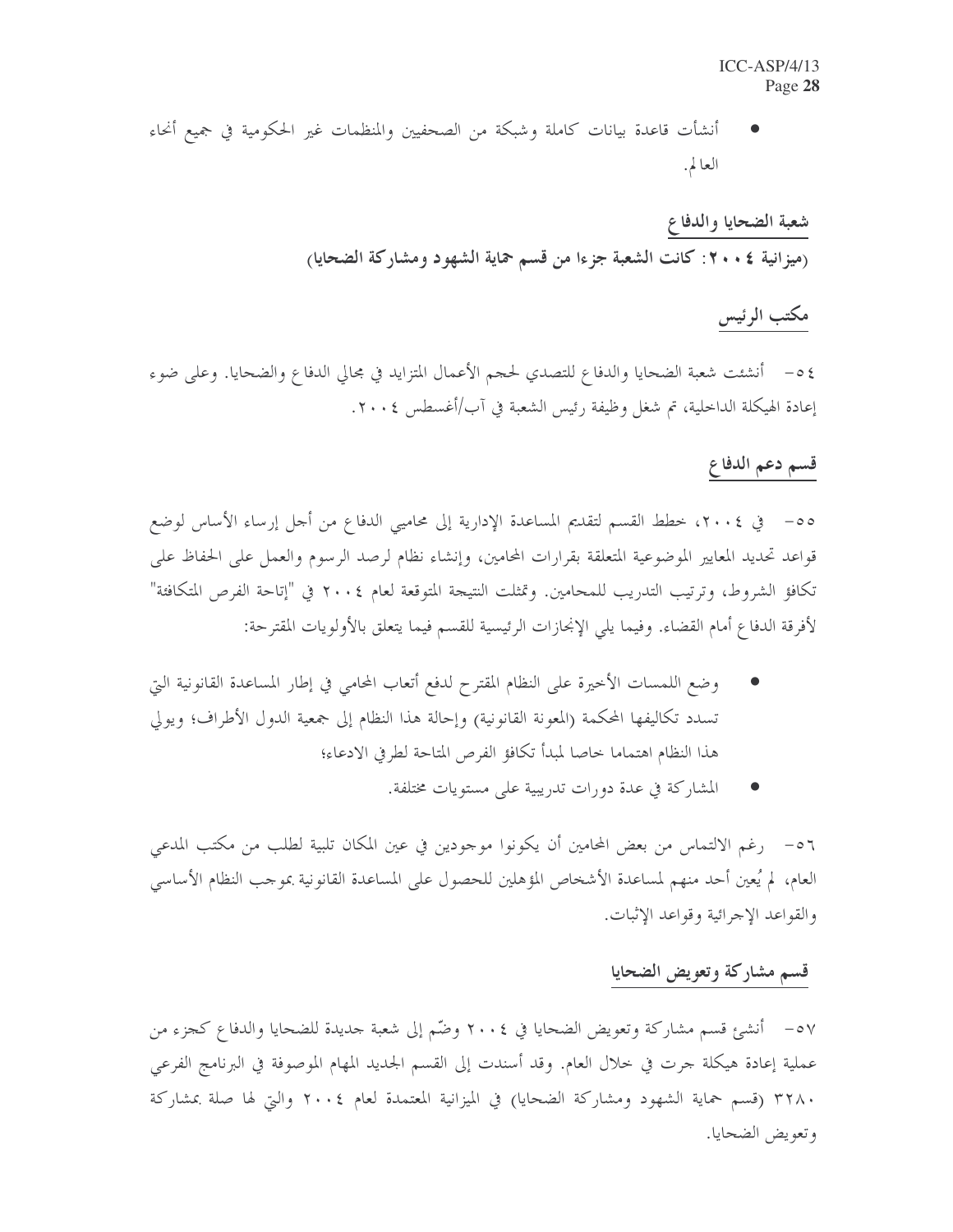٥٨ – ومن بين المهام المخطط لها المتصلة بالقسم الجديد، أُنجزت إلى حد كبير المهام المتعلقة بالتحضير للنشاط القضائي ومن هذه المهام ما يلي:

- إقامة علاقات التعاون مع المنظمات غير الحكومية والمنظمات الحكومية الدولية والدول من أجل تيسير وصول الضحايا إلى المحكمة وإقامة اتصالات مع الأوساط القانونية المهنية: فقد أوفدت عدة بعثات في نطاق حالتين قيد التحقيق لهذه الأغراض، وعقدت حلقات دراسية لفائدة المحامين والمنظمات غير الحكومية في جمهورية الكونغو الديمقراطية.
- إنشاء قواعد بيانات وإعداد استمارات نموذجية تيسر على الضحايا تقديم طلباقم: فقد أجريت مشاورات مع خبراء ومنظمات غير حكومية ذات صلة، تخللها إيفاد بعثة لزيارة منظمات تنظر في مطالبات هائلة، بدأ عقبها العمل على وضع قاعدة بيانات لتخزين وإدارة الطلبات الواردة من الضحايا وإعداد استمارة طلب نموذجية من أجل المشاركة.
- تقديم المساعدة الرامية إلى كفالة سير عمل مجلس إدارة الصندوق الاستئماني للضحايا على نحو السلم وقد عقد الاحتماع السنوي الأول لمحلس الإدارة في مقر المحكمة.
	- التنسيق مع هيئات وأقسام أحرى في المحكمة بشأن قضايا متنوعة تتصل بولاية المحكمة.

وكانت هناك مهام مخططة ونتائج متوقعة أخرى على أساس افتراض البدء في الإجراءات، لكن لم يحصل هذا أثناء العام.

ثالثا— أمانة جمعية الدول الأطراف

#### أمانة جمعية الدول الأطراف

٥٩ – أنشئت الأمانة بشكل دائم وبدأت عملها في كانون الثاني/يناير ٢٠٠٤ عندما تولى المدير مهامه. وفي أثناء هذه السنة قامت الأمانة بما يلي:

- نظمت الدورة الأولى لجمعية الدول الأطراف في مقر المحكمة في لاهاي.
- قدمت الخدمات الموضوعية إلى الجمعية وأجهزها. ومن مهام الخدمات الموضوعية ما يلي:
- تقديم حدمات السكريتارية القانونية والموضوعية مثل توفير الوثائق والتقارير والموجزات  $(1)$ التحليلية؛